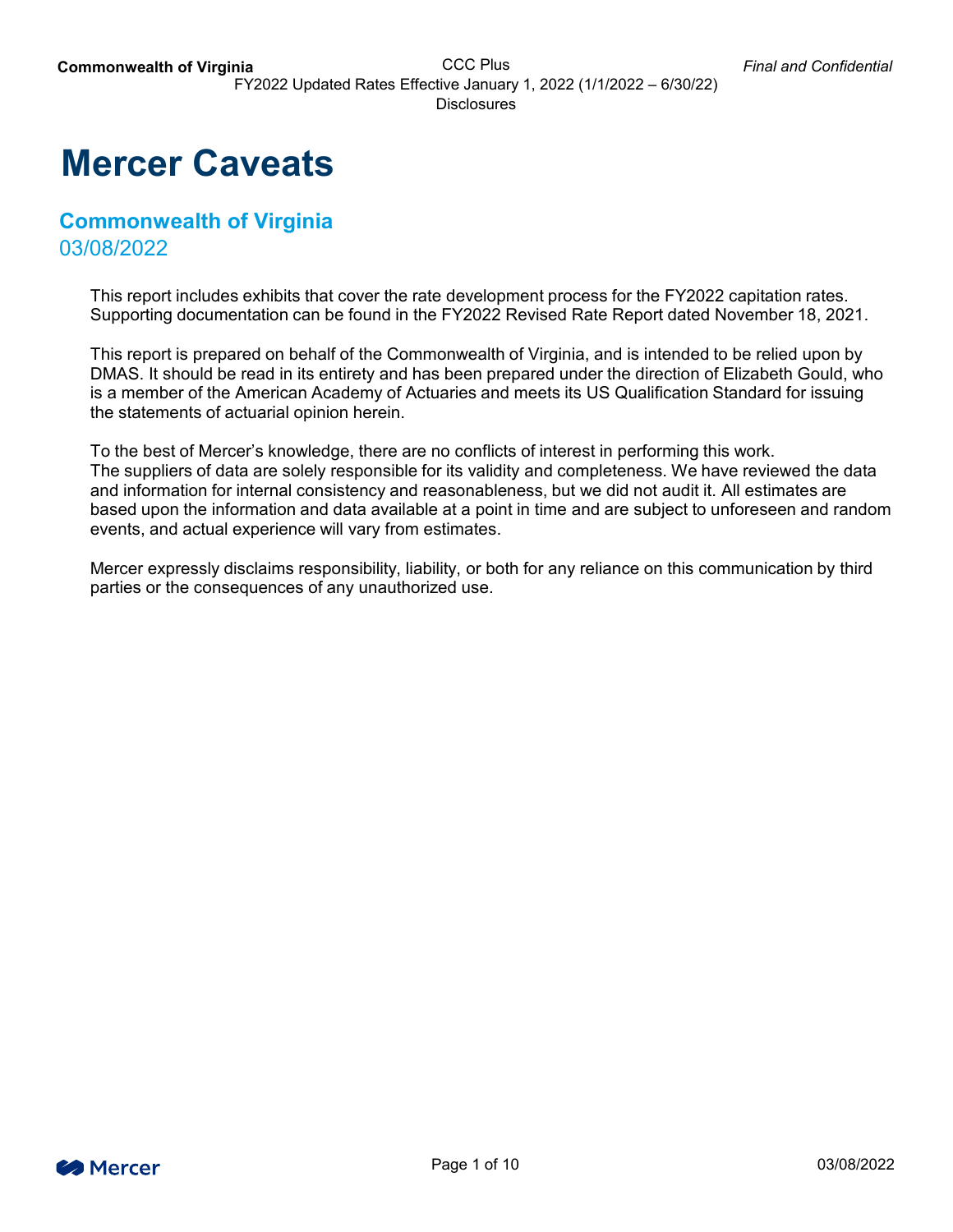|                         |                                                    |                                |                      |                             | FY2022 Base Rate               |                        | <b>Base Rate Mix Assumption</b> |                  |                     | <b>Actual Enrollment</b><br>(January 2022 Snapshot) |              |                                   | <b>Actual Enrollment Mix.</b><br>(January 2022 Snapshot) |                            |                                      | <b>MCO Payment</b>                  |                            |                                                     |
|-------------------------|----------------------------------------------------|--------------------------------|----------------------|-----------------------------|--------------------------------|------------------------|---------------------------------|------------------|---------------------|-----------------------------------------------------|--------------|-----------------------------------|----------------------------------------------------------|----------------------------|--------------------------------------|-------------------------------------|----------------------------|-----------------------------------------------------|
|                         |                                                    |                                |                      | <b>Nursing Home</b>         | <b>EDCD</b>                    | <b>Blended</b><br>Rate | <b>Nursing Home</b>             | <b>EDCD</b>      | <b>Nursing Home</b> | <b>EDCD</b>                                         | <b>Total</b> | <b>Nursing Home</b><br><b>MIX</b> | <b>EDCD Mix</b>                                          | <b>MCO Mix</b>             | <b>Actual Blended</b><br><b>Rate</b> | MCO Adjustment   Final Blended Rate |                            | <b>Final Blended Rate</b><br>w/ Quality<br>Withhold |
| Plan Name               | <b>Region</b>                                      | <b>Population</b>              | Dual Status / TPL    |                             |                                | $C = A * D + B * E$    |                                 |                  |                     | G.                                                  |              | $I = F / H$                       | $J = G/H$                                                | <b>Extraor H</b> / Total H | $L = A^*I + B^*$                     | $M = L - Total L$                   | $N = C + M$                | $O = N * (1 - .0125)$                               |
| Aetna                   | Central Virginia                                   | Non-Expansion                  | Dual                 | 7,226.16                    | $3,610.53$ \$                  | 4,827.20               | 33.65%                          | 66.35%           | 563                 | 994                                                 | 1,557        | 36.16%                            | 63.84%                                                   | 16.18%                     | 4,917.91 \$                          | 63.23                               | 4,890.44 \$                | 4,829.31                                            |
| Anthem                  | Central Virginia                                   | Non-Expansion                  | Dual                 | 7,226.16                    | 3,610.53 \$                    | 4,827.20               | 33.65%                          | 66.35%           | 785                 | 2,127                                               | 2,912        | 26.96%                            | 73.04%                                                   | 30.25%                     | 4,585.21                             | $(269.47)$ \$                       | 4,557.73                   | 4,500.76                                            |
| Magellan                | Central Virginia                                   | Non-Expansion                  | Dual                 | 7,226.16 \$                 | $3,610.53$ \$                  | 4,827.20               | 33.65%                          | 66.35%           | 437                 | 555                                                 | 992          | 44.05%                            | 55.95%                                                   | 10.31%                     | $5,203.30$ \$                        | 348.62                              | 5,175.82 \$                | 5,111.13                                            |
| Optima                  | Central Virginia                                   | Non-Expansion                  | Dual                 | 7,226.16 \$                 | $3,610.53$ \$                  | 4,827.20               | 33.65%                          | 66.35%           | 420                 | 751                                                 | 1,171        | 35.87%                            | 64.13%                                                   | 12.17%                     | 4,907.34 \$                          | 52.66                               | 4,879.86 \$                | 4,818.86                                            |
| Jnited                  | <b>Central Virginia</b>                            | Non-Expansion                  | Dual                 | 7,226.16 \$                 | $3,610.53$ \$                  | 4,827.20               | 33.65%                          | 66.35%           | 541                 | 766                                                 | 1,307        | 41.39%                            | 58.61%                                                   | 13.58%                     | $5,107.13$ \$                        | 252.45 \$                           | 5,079.65                   | 5,016.16                                            |
| /A Premier              | <b>Central Virginia</b>                            | Non-Expansion                  | Dual                 | 7,226.16 \$                 | 3,610.53 \$                    | 4,827.20               | 33.65%                          | 66.35%           | 566                 | 1,120                                               | 1,686        | 33.57%                            | 66.43%                                                   | 17.52%                     | 4,824.31 \$                          | $(30.36)$ \$                        | 4,796.84                   | 4,736.88                                            |
| Aetna                   | Central Virginia                                   | Non-Expansion                  | Non-Dual             | 11,139.98                   | $6,280.38$ \$                  | 6,990.37               | 14.61%                          | 85.39%           | 110                 | 355                                                 | 465          | 23.66%                            | 76.34%                                                   | 16.17%                     | 7,429.97 \$                          | 351.76 \$                           | 7,342.14 \$                | 7,250.36                                            |
| Anthem                  | <b>Central Virginia</b>                            | Non-Expansion                  | Non-Dual             | 11,139.98 \$                | 6,280.38 \$                    | 6,990.37               | 14.61%                          | 85.39%           | 102                 | 995                                                 | 1,097        | 9.30%                             | 90.70%                                                   | 38.16%                     | 6,732.23                             | $(345.97)$ \$                       | 6,644.40 \$                | 6,561.35                                            |
| Magellan                | <b>Central Virginia</b>                            | Non-Expansion                  | Non-Dual             | 11,139.98                   | $6,280.38$ \$                  | 6,990.37               | 14.61%                          | 85.39%           | 56                  | 89                                                  | 145          | 38.62%                            | 61.38%                                                   | 5.04%                      | 8,157.19 \$                          | 1,078.99                            | 8,069.36                   | 7,968.50                                            |
| Optima                  | <b>Central Virginia</b>                            | Non-Expansion                  | Non-Dual             | 11,139.98                   | 6,280.38 \$                    | 6,990.37               | 14.61%                          | 85.39%           | 85                  | 457                                                 | 542          | 15.68%                            | 84.32%                                                   | 18.85%                     | 7,042.50 \$                          | $(35.71)$ \$                        | 6,954.67                   | 6,867.74                                            |
| Jnited                  | Central Virginia                                   | Non-Expansion                  | Non-Dual             | 11,139.98                   | $6,280.38$ \$                  | 6,990.37               | 14.61%                          | 85.39%           | 37                  | 75                                                  | 112          | 33.04%                            | 66.96%                                                   | 3.90%                      | 7,885.79 \$                          | 807.58 \$                           | 7,797.96 \$                | 7,700.48                                            |
| 'A Premier              | Central Virginia                                   | Non-Expansion                  | Non-Dual             | 11,139.98                   | 6,280.38 \$                    | 6,990.37               | 14.61%                          | 85.39%           | 82                  | 432                                                 | 514          | 15.95%                            | 84.05%                                                   | 17.88%                     | 7,055.65 \$                          | $(22.55)$ \$                        | 6,967.82 \$                | 6,880.72                                            |
| Total                   | <b>Central Virginia</b>                            | Non-Expansion                  | <b>Dual</b>          | 7,226.16 \$                 | $3,610.53$ \$                  | 4,827.20               | 33.65%                          | 66.35%           | 3,312               | 6,313                                               | 9,625        | 34.41%                            | 65.59%                                                   | 100.00%                    | 4,854.68 \$                          | $\sim 100$                          | 4,827.20 \$                | 4,766.86                                            |
| Гоtal                   | <b>Central Virginia</b>                            | <b>Non-Expansion</b>           | <b>Non-Dual</b>      | 11,139.98 \                 | $6,280.38$ \$                  | 6,990.37               | 14.61%                          | 85.39%           | 472                 | 2,403                                               | 2,875        | 16.42%                            | 83.58%                                                   | 100.00%                    | 7,078.20 \$                          | $\sim 100$                          | 6,990.37                   | 6,902.99                                            |
| Aetna                   | Charlottesville/Western                            | Non-Expansion                  | Dual                 | 6,999.28                    | $3,104.58$ \$                  | 4,570.66               | 37.64%                          | 62.36%           | 432                 | 643                                                 | 1,075        | 40.19%                            | 59.81%                                                   | 16.80%                     | 4,669.71 \$                          | 72.97 \$                            | 4,643.63 \$                | 4,585.59                                            |
| Anthem                  | Charlottesville/Western                            | Non-Expansion                  | Dual                 | 6,999.28 %                  | $3,104.58$ \$                  | 4,570.66               | 37.64%                          | 62.36%           | 538                 | 963                                                 | 1,501        | 35.84%                            | 64.16%                                                   | 23.45%                     | $4,500.55$ \$                        | $(96.19)$ \$                        | 4,474.47 \$                | 4,418.54                                            |
| Magellan                | Charlottesville/Western                            | Non-Expansion                  | Dual                 | 6,999.28                    | $3,104.58$ \$                  | 4,570.66               | 37.64%                          | 62.36%           | 340                 | 320                                                 | 660          | 51.52%                            | 48.48%                                                   | 10.31%                     | 5,110.94                             | 514.20                              | 5,084.87                   | 5,021.30                                            |
| <b>Optima</b>           | Charlottesville/Western                            | Non-Expansion                  | Dual                 | 6,999.28                    | $3,104.58$ \$                  | 4,570.66               | 37.64%                          | 62.36%           | 361                 | 724                                                 | 1,085        | 33.27%                            | 66.73%                                                   | 16.95%                     | $4,400.42$ \$                        | $(196.32)$ \$                       | 4,374.35 \$                | 4,319.67                                            |
| Jnited                  | Charlottesville/Westerr                            | Non-Expansion                  | Dual                 | 6,999.28                    | $3,104.58$ \$                  | 4,570.66               | 37.64%                          | 62.36%           | 372                 | 445                                                 | 817          | 45.53%                            | 54.47%                                                   | 12.77%                     | 4,877.93 \$                          | 281.19                              | 4,851.86                   | 4,791.21                                            |
| 'A Premier              | Charlottesville/Western                            | Non-Expansion                  | Dual                 | 6,999.28                    | $3,104.58$ \$                  | 4,570.66               | 37.64%                          | 62.36%           | 409                 | 853                                                 | 1,262        | 32.41%                            | 67.59%                                                   | 19.72%                     | 4,366.81 \$                          | $(229.93)$ \$                       | 4,340.73 \$                | 4,286.47                                            |
| Aetna                   | Charlottesville/Western                            | Non-Expansion                  | Non-Dual             | 1,139.98                    | $5,291.30$ \$                  | 5,975.61<br>5,975.61   | 11.70%<br>11.70%                | 88.30%<br>88.30% | 32<br>28            | 118                                                 | 150<br>289   | 21.33%                            | 78.67%                                                   | 8.29%                      | 6,539.02 \$                          | 565.53                              | 6,541.15                   | 6,459.38                                            |
| Anthem                  | Charlottesville/Western<br>Charlottesville/Western | Non-Expansion<br>Non-Expansion | Non-Dual<br>Non-Dual | 11,139.98<br>11,139.98      | 5,291.30 \$<br>5,291.30 \$     | 5,975.61               | 11.70%                          | 88.30%           | 19                  | 261<br>60                                           | 79           | 9.69%<br>24.05%                   | 90.31%<br>75.95%                                         | 15.98%<br>4.37%            | 5,857.96 \$<br>6,697.95 \$           | $(115.53)$ \$<br>724.46             | 5,860.08 \$<br>6,700.07    | 5,786.83<br>6,616.32                                |
| Magellan<br>.<br>Optima | Charlottesville/Western                            | Non-Expansion                  | Non-Dual             | 1,139.98                    | 5,291.30                       | 5,975.61               | 11.70%                          | 88.30%           | 56                  | 547                                                 | 603          | 9.29%                             | 90.71%                                                   | 33.33%                     | 5,834.46                             | (139.02)                            | 5,836.59                   | 5,763.63                                            |
| United                  | Charlottesville/Western                            | Non-Expansion                  | Non-Dual             | 11,139.98 \$                | 5,291.30 \$                    | 5,975.61               | 11.70%                          | 88.30%           | 19                  |                                                     | 62           | 30.65%                            | 69.35%                                                   | 3.43%                      | 7,083.64 \$                          |                                     | 7,085.77 \$                | 6,997.19                                            |
| <b>VA Premier</b>       | Charlottesville/Western                            | Non-Expansion                  | Non-Dual             | 11,139.98 \$                | 5,291.30 \$                    | 5,975.61               | 11.70%                          | 88.30%           | 57                  | 43<br>569                                           | 626          | 9.11%                             | 90.89%                                                   | 34.60%                     | 5,823.85 \$                          | $1,110.15$ \$<br>$(149.64)$ \$      | 5,825.98 \$                | 5,753.15                                            |
|                         | <b>Charlottesville/Western</b>                     | Non-Expansion                  | <b>Dual</b>          |                             |                                | 4,570.66               | 37.64%                          | 62.36%           | 2,452               |                                                     | 6,400        | 38.31%                            | 61.69%                                                   | 100.00%                    | 4,596.74 \$                          |                                     |                            | 4,513.53                                            |
| Total<br>Total          | <b>Charlottesville/Western</b>                     | Non-Expansion                  | <b>Non-Dual</b>      | 6,999.28 \$<br>11,139.98 \$ | $3,104.58$ \$<br>$5,291.30$ \$ | 5,975.61               | 11.70%                          | 88.30%           | 211                 | 3,948<br>1,598                                      | 1,809        | 11.66%                            | 88.34%                                                   | 100.00%                    | 5,973.49 \$                          | $\sim 100$ km s $^{-1}$             | 4,570.66 \$<br>5,975.61 \$ | 5,900.92                                            |
| Aetna                   | Northern/Winchester                                | Non-Expansion                  | Dual                 | 8,431.48 \$                 | 5,119.56 \$                    | 5,901.96               | 23.62%                          | 76.38%           | 431                 | 1,158                                               | 1,589        | 27.12%                            | 72.88%                                                   | 15.91%                     | $6,017.88$ \$                        | $\sim 100$<br>$115.52$ \$           | $6,017.48$ \$              | 5,942.26                                            |
| Anthem                  | Northern/Winchester                                | Non-Expansion                  | Dual                 | 8,431.48 \$                 | 5,119.56 \$                    | 5,901.96               | 23.62%                          | 76.38%           | 516                 | 3,634                                               | 4,150        | 12.43%                            | 87.57%                                                   | 41.55%                     | 5,531.35 \$                          | $(371.01)$ \$                       | 5,530.95 \$                | 5,461.8'                                            |
| Magellan                | Northern/Winchester                                | Non-Expansion                  | Dual                 | 8,431.48 \$                 | 5,119.56 \$                    | 5,901.96               | 23.62%                          | 76.38%           | 298                 | 436                                                 | 734          | 40.60%                            | 59.40%                                                   | $7.35\%$ \$                | $6,464.18$ \$                        | 561.82 \$                           | 6,463.77 \$                | 6,382.98                                            |
| Optima                  | Northern/Winchester                                | Non-Expansion                  | Dual                 | 8,431.48 \$                 | 5,119.56 \$                    | 5,901.96               | 23.62%                          | 76.38%           | 304                 | 528                                                 | 832          | 36.54%                            | 63.46%                                                   | 8.33%                      | 6,329.68 \$                          | 427.32 \$                           | 6,329.28 \$                | 6,250.16                                            |
| United                  | Northern/Winchester                                | Non-Expansion                  | Dual                 | 8,431.48 \$                 | 5,119.56 \$                    | 5,901.96               | 23.62%                          | 76.38%           | 509                 | 1,203                                               | 1,712        | 29.73%                            | 70.27%                                                   | 17.14%                     | $6,104.24$ \$                        | 201.87 \$                           | $6,103.83$ \$              | 6,027.53                                            |
| <b>VA Premier</b>       | Northern/Winchester                                | Non-Expansion                  | Dual                 | 8,431.48 \$                 | 5,119.56 \$                    | 5,901.96               | 23.62%                          | 76.38%           | 303                 | 669                                                 | 972          | 31.17%                            | 68.83%                                                   | 9.73%                      | $6,151.98$ \$                        | 249.61 \$                           | $6,151.57$ \$              | 6,074.68                                            |
| Aetna                   | Northern/Winchester                                | Non-Expansion                  | Non-Dual             | 11,139.98 \$                | $6,938.27$ \$                  | 7,304.18               | 8.71%                           | 91.29%           | 31                  | 171                                                 | 202          | 15.35%                            | 84.65%                                                   | 7.48%                      | 7,583.09 \$                          | 283.65 \$                           | 7,587.83 \$                | 7,492.98                                            |
| Anthem                  | Northern/Winchester                                | Non-Expansion                  | Non-Dual             | 11,139.98 \$                | 6,938.27 \$                    | 7,304.18               | 8.71%                           | 91.29%           | 83                  | 1,668                                               | 1,751        | 4.74%                             | 95.26%                                                   | 64.88% \$                  | 7,137.44 \$                          | $(162.00)$ \$                       | 7,142.18 \$                | 7,052.90                                            |
| Magellan                | Northern/Winchester                                | Non-Expansion                  | Non-Dual             | 11,139.98 \$                | 6,938.27 \$                    | 7,304.18               | 8.71%                           | 91.29%           | 24                  | 61                                                  | 85           | 28.24%                            | 71.76%                                                   | 3.15%                      | 8,124.64 \$                          | 825.19 \$                           | 8,129.37 \$                | 8,027.76                                            |
| Optima                  | Northern/Winchester                                | Non-Expansion                  | Non-Dual             | 11,139.98 \$                | 6,938.27 \$                    | 7,304.18               | 8.71%                           | 91.29%           | 21                  | 76                                                  | 97           | 21.65%                            | 78.35%                                                   | 3.59%                      | 7,847.92 \$                          | 548.48 \$                           | 7,852.66 \$                | 7,754.50                                            |
| United                  | Northern/Winchester                                | Non-Expansion                  | Non-Dual             | 11,139.98 \$                | 6,938.27 \$                    | 7,304.18               | 8.71%                           | 91.29%           | 45                  | 262                                                 | 307          | 14.66%                            | 85.34%                                                   | 11.37%                     | 7,554.16 \$                          | 254.72 \$                           | 7,558.89 \$                | 7,464.41                                            |
| <b>VA Premier</b>       | Northern/Winchester                                | Non-Expansion                  | Non-Dual             | 11,139.98 \$                | 6,938.27 \$                    | 7,304.18               | 8.71%                           | 91.29%           | 28                  | 229                                                 | 257          | 10.89%                            | 89.11%                                                   | 9.52%                      | 7,396.05 \$                          | $96.60$ \$                          | 7,400.78 \$                | 7,308.27                                            |
| Total                   | Northern/Winchester                                | Non-Expansion                  | <b>Dual</b>          | 8,431.48 \$                 | 5,119.56 \$                    | 5,901.96               | 23.62%                          | 76.38%           | 2,361               | 7,628                                               | 9,989        | 23.64%                            | 76.36%                                                   | 100.00%                    | $5,902.36$ \$                        | - \$                                | 5,901.96 \$                | 5,828.18                                            |
| Total                   | Northern/Winchester                                | Non-Expansion                  | <b>Non-Dual</b>      | 11,139.98 \$                | 6,938.27 \$                    | 7,304.18               | 8.71%                           | 91.29%           | 232                 | 2,467                                               | 2,699        | $8.60\%$                          | 91.40%                                                   | 100.00%                    | 7,299.44 \$                          | $\sim 100$                          | 7,304.18 \$                | 7,212.88                                            |
|                         |                                                    |                                |                      |                             |                                |                        |                                 |                  |                     |                                                     |              |                                   |                                                          |                            |                                      |                                     |                            |                                                     |

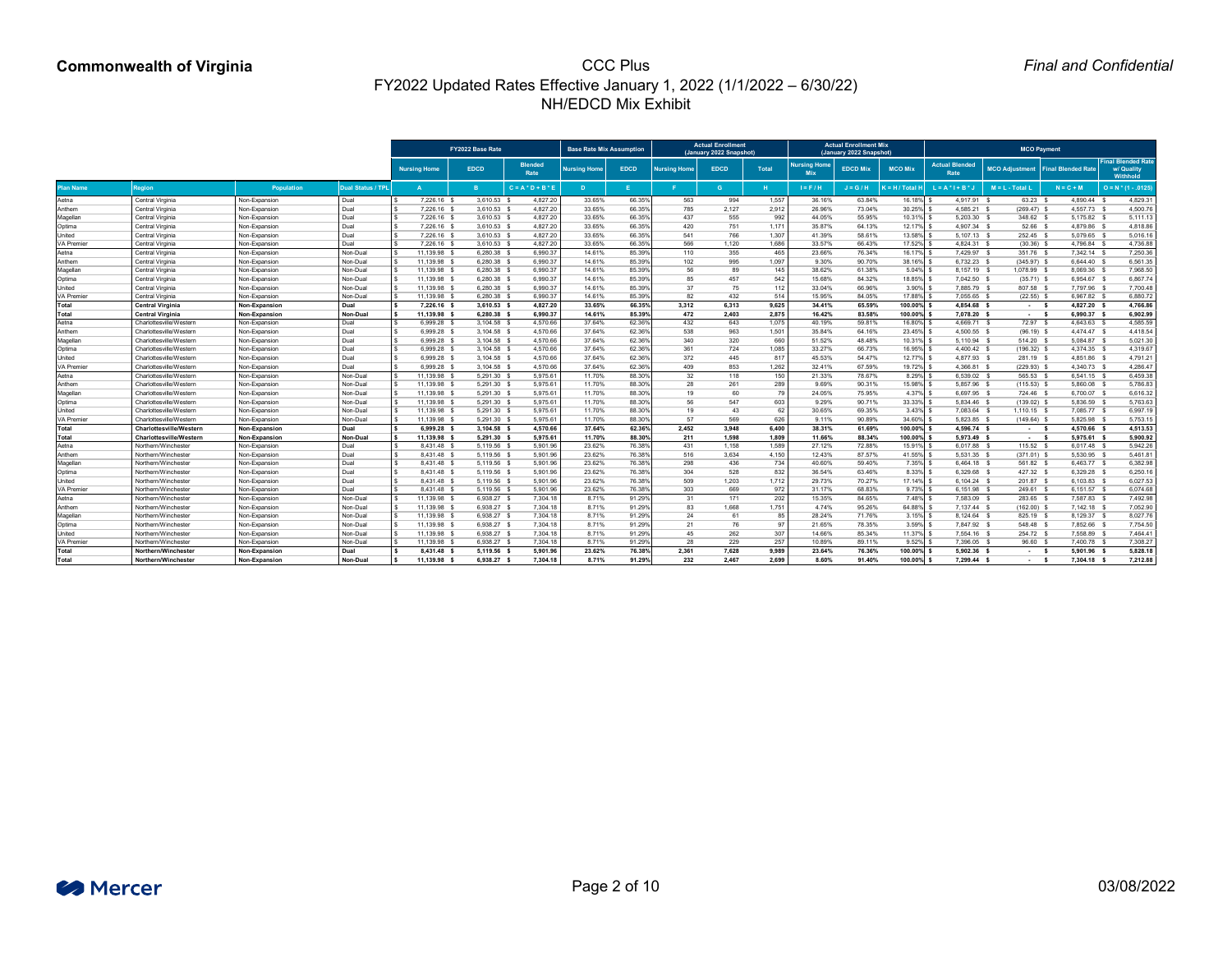|                   |                          |                      |                          |                     | <b>FY2022 Base Rate</b> |                        | <b>Base Rate Mix Assumption</b> |             |                     | <b>Actual Enrollment</b><br>(January 2022 Snapshot) |              |                                   | <b>Actual Enrollment Mix.</b><br>(January 2022 Snapshot) |                    |                               | <b>MCO Payment</b> |                                     |                                                     |
|-------------------|--------------------------|----------------------|--------------------------|---------------------|-------------------------|------------------------|---------------------------------|-------------|---------------------|-----------------------------------------------------|--------------|-----------------------------------|----------------------------------------------------------|--------------------|-------------------------------|--------------------|-------------------------------------|-----------------------------------------------------|
|                   |                          |                      |                          | <b>Nursing Home</b> | <b>EDCD</b>             | <b>Blended</b><br>Rate | <b>Nursing Home</b>             | <b>EDCD</b> | <b>Nursing Home</b> | <b>EDCD</b>                                         | <b>Total</b> | <b>Nursing Home</b><br><b>Mix</b> | <b>EDCD Mix</b>                                          | <b>MCO Mix</b>     | <b>Actual Blended</b><br>Rate |                    | MCO Adjustment   Final Blended Rate | <b>Final Blended Rate</b><br>w/ Quality<br>Withhold |
| Plan Name         | <b>Region</b>            | Population           | <b>Dual Status / TPI</b> |                     |                         | $C = A * D + B * E$    |                                 |             |                     | G.                                                  | н.           | $I = F / H$                       | $J = G/H$                                                | <b>(=H/Total H</b> | _ = A * I + B *               | $M = L - Total L$  | $N = C + M$                         | $O = N * (1 - .0125)$                               |
| Aetna             | Roanoke/Alleghany        | Non-Expansion        | Dual                     | 7,360.52            | 3,073.96                | 4,884.32               | 42.23%                          | 57.77%      | 353                 | 567                                                 | 920          | 38.37%                            | 61.63%                                                   | 19.07%             | 4,718.69 \$                   | $(217.75)$ \$      | 4,666.57                            | 4,608.24                                            |
| Anthem            | Roanoke/Alleghany        | Non-Expansion        | Dual                     | 7,360.52            | 3,073.96 \$             | 4,884.32               | 42.23%                          | 57.77%      | 406                 | 637                                                 | 1,043        | 38.93%                            | 61.07%                                                   | 21.62%             | 4,742.55 \$                   | (193.89)           | 4,690.43                            | 4,631.80                                            |
| Magellan          | Roanoke/Alleghany        | Non-Expansion        | Dual                     | 7,360.52            | 3,073.96 \$             | 4,884.32               | 42.23%                          | 57.77%      | 284                 | 216                                                 | 500          | 56.80%                            | 43.20%                                                   | 10.36%             | 5,508.72 \$                   | 572.28 \$          | 5,456.60                            | 5,388.39                                            |
| Optima            | Roanoke/Alleghany        | Non-Expansion        | Dual                     | 7,360.52            | 3,073.96 \$             | 4,884.32               | 42.23%                          | 57.77%      | 273                 | 266                                                 | 539          | 50.65%                            | 49.35%                                                   | 11.17%             | 5,245.07 \$                   | 308.63             | 5,192.95                            | 5,128.04                                            |
| Jnited            | Roanoke/Alleghany        | Non-Expansion        | Dual                     | 7,360.52            | 3,073.96 \$             | 4,884.32               | 42.23%                          | 57.77%      | 424                 | 424                                                 | 848          | 50.00%                            | 50.00%                                                   | 17.58%             | $5,217.24$ \$                 | 280.79 %           | $5,165.12$ \$                       | 5,100.55                                            |
| A Premier         | Roanoke/Alleghany        | Non-Expansion        | Dual                     | 7,360.52            | 3,073.96 \$             | 4,884.32               | 42.23%                          | 57.77%      | 356                 | 618                                                 | 974          | 36.55%                            | 63.45%                                                   | 20.19%             | 4,640.71                      | $(295.73)$ \$      | 4,588.59                            | 4,531.23                                            |
| Aetna             | Roanoke/Alleghany        | Non-Expansion        | Non-Dual                 | 11,139.98           | $5,804.10$ \$           | 6,698.97               | 16.77%                          | 83.23%      | 32                  | 138                                                 | 170          | 18.82%                            | 81.18%                                                   | 15.02%             | 6,808.50 \$                   | 99.38 \$           | 6,798.34 \$                         | 6,713.36                                            |
| Anthem            | Roanoke/Alleghany        | Non-Expansion        | Non-Dual                 | 11,139.98           | 5,804.10 \$             | 6,698.97               | 16.77%                          | 83.23%      | 24                  | 117                                                 | 141          | 17.02%                            | 82.98%                                                   | 12.46%             | 6,712.33                      | 3.21               | $6,702.18$ \$                       | 6,618.40                                            |
| Magellan          | Roanoke/Alleghany        | Non-Expansion        | Non-Dual                 | 11,139.98           | 5,804.10 \$             | 6,698.97               | 16.77%                          | 83.23%      | 17                  | 32                                                  | 49           | 34.69%                            | 65.31%                                                   | 4.33%              | 7,655.32 \$                   | 946.20             | 7,645.17 \$                         | 7,549.60                                            |
| <b>Optima</b>     | Roanoke/Alleghany        | Non-Expansion        | Non-Dual                 | 11,139.98           | 5,804.10 \$             | 6,698.97               | 16.77%                          | 83.23%      | 29                  | 93                                                  | 122          | 23.77%                            | 76.23%                                                   | 10.78%             | 7,072.46 \$                   | 363.34             | 7,062.31                            | 6,974.03                                            |
| Jnited            | Roanoke/Alleghany        | Non-Expansion        | Non-Dual                 | 11,139.98           | 5,804.10 \$             | 6,698.97               | 16.77%                          | 83.23%      | 29                  | 47                                                  | 76           | 38.16%                            | 61.84%                                                   | 6.71%              | 7,840.16 \$                   | 1,131.03           | 7,830.00                            | 7,732.13                                            |
| 'A Premier        | Roanoke/Alleghany        | Non-Expansion        | Non-Dual                 | 11,139.98           | 5,804.10 \$             | 6,698.97               | 16.77%                          | 83.23%      | 61                  | 513                                                 | 574          | 10.63%                            | 89.37%                                                   | 50.71%             | $6,371.15$ \$                 | $(337.97)$ \$      | 6,361.00                            | 6,281.48                                            |
| Total             | <b>Roanoke/Alleghany</b> | <b>Non-Expansion</b> | <b>Dual</b>              | 7,360.52 \$         | 3,073.96 \$             | 4,884.32               | 42.23%                          | 57.77%      | 2,096               | 2,728                                               | 4,824        | 43.45%                            | 56.55%                                                   | 100.00%            | 4,936.44 \$                   | $\sim$ 10 $\pm$    | 4,884.32                            | 4,823.27                                            |
| Total             | Roanoke/Alleghany        | Non-Expansion        | <b>Non-Dual</b>          | 11,139.98 \$        | 5,804.10 \$             | 6,698.97               | 16.77%                          | 83.23%      | 192                 | 940                                                 | 1,132        | 16.96%                            | 83.04%                                                   | 100.00%            | $6,709.12$ \$                 | $\sim 100$         | 6,698.97                            | 6,615.23                                            |
| Aetna             | Southwest                | Non-Expansion        | Dual                     | 6,713.14            | 2,732.02 \$             | 4,804.61               | 52.06%                          | 47.94%      | 222                 | 233                                                 | 455          | 48.79%                            | 51.21%                                                   | 18.27%             | 4,674.45 \$                   | $(170.39)$ \$      | 4,634.22 \$                         | 4,576.29                                            |
| Anthem            | Southwest                | Non-Expansion        | Dual                     | 6,713.14 \$         | 2,732.02 \$             | 4,804.61               | 52.06%                          | 47.94%      | 199                 | 190                                                 | 389          | 51.16%                            | 48.84%                                                   | 15.62%             | 4,768.63 \$                   | $(76.21)$ \$       | 4,728.40 \$                         | 4,669.29                                            |
| Magellan          | Southwest                | Non-Expansion        | Dual                     | 6,713.14            | 2,732.02 \$             | 4,804.61               | 52.06%                          | 47.94%      | 189                 | 168                                                 | 357          | 52.94%                            | 47.06%                                                   | 14.33%             | 4,839.67                      | $(5.17)$ \$        | 4,799.44                            | 4,739.44                                            |
| Optima            | Southwest                | Non-Expansion        | Dual                     | 6,713.14 \$         | 2,732.02 \$             | 4,804.61               | 52.06%                          | 47.94%      | 178                 | 146                                                 | 324          | 54.94%                            | 45.06%                                                   | 13.01%             | 4,919.18 \$                   | 74.34 \$           | 4,878.94                            | 4,817.96                                            |
| Jnited            | Southwest                | Non-Expansion        | Dual                     | 6,713.14 \$         | 2,732.02 \$             | 4,804.61               | 52.06%                          | 47.94%      | 285                 | 201                                                 | 486          | 58.64%                            | 41.36%                                                   | 19.51%             | $5,066.63$ \$                 | 221.78 \$          | 5,026.39                            | 4,963.56                                            |
| 'A Premier        | Southwest                | Non-Expansion        | Dual                     | 6,713.14 \$         | 2,732.02 \$             | 4,804.61               | 52.06%                          | 47.94%      | 249                 | 231                                                 | 480          | 51.88%                            | 48.13%                                                   | 19.27%             | 4,797.22 \$                   | $(47.62)$ \$       | 4,756.99 \$                         | 4,697.53                                            |
| Aetna             | Southwest                | Non-Expansion        | Non-Dual                 | 1,139.98            | 5,772.40 \$             | 7,406.36               | 30.44%                          | 69.56%      | 26                  | 70                                                  | 96           | 27.08%                            | 72.92%                                                   | 19.16%             | 7,226.12 \$                   | $(164.05)$ \$      | 7,242.31                            | 7,151.78                                            |
| Anthem            | Southwest                | Non-Expansion        | Non-Dual                 | 11,139.98           | 5,772.40 \$             | 7,406.36               | 30.44%                          | 69.56%      | 25                  | 56                                                  | 81           | 30.86%                            | 69.14%                                                   | 16.17%             | 7,429.06 \$                   | 38.89              | 7,445.25 \$                         | 7,352.19                                            |
| Magellan          | Southwest                | Non-Expansion        | Non-Dual                 | 1,139.98            | 5,772.40 \$             | 7,406.36               | 30.44%                          | 69.56%      | 10                  |                                                     | 18           | 55.56%                            | 44.44%                                                   | 3.59%              | 8,754.39                      | 1,364.22           | 8,770.58                            | 8,660.95                                            |
| Optima            | Southwest                | Non-Expansion        | Non-Dual                 | 1,139.98            | 5,772.40                | 7,406.36               | 30.44%                          | 69.56%      | 15                  | $\Delta$ 2                                          | 57           | 26.32%                            | 73.68%                                                   | 11.38%             | 7,184.92                      | $(205.25)$ \$      | 7,201.11                            | 7,111.10                                            |
| United            | Southwest                | Non-Expansion        | Non-Dual                 | 11,139.98 :         | 5,772.40 \$             | 7,406.36               | 30.44%                          | 69.56%      | 23                  | 19                                                  | 42           | 54.76%                            | 45.24%                                                   | 8.38%              | 8,711.79 \$                   | 1,321.62 \$        | 8,727.98 \$                         | 8,618.88                                            |
| <b>/A Premier</b> | Southwest                | Non-Expansion        | Non-Dual                 | 11,139.98 \$        | 5,772.40 \$             | 7,406.36               | 30.44%                          | 69.56%      | 52                  | 155                                                 | 207          | 25.12%                            | 74.88%                                                   | 41.32%             | 7,120.78 \$                   | $(269.40)$ \$      | 7,136.97 \$                         | 7,047.76                                            |
| Total             | <b>Southwest</b>         | Non-Expansion        | Dual                     | $6,713.14$ \$       | 2,732.02 \$             | 4,804.61               | 52.06%                          | 47.94%      | 1,322               | 1,169                                               | 2,491        | 53.07%                            | 46.93%                                                   | 100.00%            | 4,844.84 \$                   | - \$               | 4,804.61 \$                         | 4,744.55                                            |
| Total             | <b>Southwest</b>         | Non-Expansion        | <b>Non-Dual</b>          | 11,139.98 \$        | 5,772.40 \$             | 7,406.36               | 30.44%                          | 69.56%      | 151                 | 350                                                 | 501          | 30.14%                            | 69.86%                                                   | 100.00%            | 7,390.17 \$                   | - 9                | 7,406.36 \$                         | 7,313.78                                            |
| Aetna             | Tidewater                | Non-Expansion        | Dual                     | 7,167.69 \$         | 3,827.68 \$             | 4,952.11               | 33.67%                          | 66.33%      | 511                 | 574                                                 | 1,085        | 47.10%                            | 52.90%                                                   | 13.05%             | 5,400.72 \$                   | 448.45             | 5,400.57 \$                         | 5,333.06                                            |
| Anthem            | Tidewater                | Non-Expansion        | Dual                     | 7,167.69 \$         | 3,827.68 \$             | 4,952.11               | 33.67%                          | 66.33%      | 669                 | 2,190                                               | 2,859        | 23.40%                            | 76.60%                                                   | 34.38%             | 4,609.24 \$                   | $(343.03)$ \$      | 4,609.08 \$                         | 4,551.47                                            |
| Magellan          | Tidewater                | Non-Expansion        | Dual                     | 7,167.69 \$         | 3,827.68 \$             | 4,952.11               | 33.67%                          | 66.33%      | 374                 | 359                                                 | 733          | 51.02%                            | 48.98%                                                   | 8.81%              | 5,531.86 \$                   | 579.60 \$          | 5,531.71 \$                         | 5,462.56                                            |
| Optima            | <b>Tidewater</b>         | Non-Expansion        | Dual                     | 7,167.69 \$         | 3,827.68 \$             | 4,952.11               | 33.67%                          | 66.33%      | 402                 | 1,250                                               | 1,652        | 24.33%                            | 75.67%                                                   | 19.87%             | 4,640.45 \$                   | $(311.82)$ \$      | 4,640.29 \$                         | 4,582.29                                            |
| United            | Tidewater                | Non-Expansion        | Dual                     | 7,167.69 \$         | 3,827.68 \$             | 4,952.11               | 33.67%                          | 66.33%      | 413                 | 565                                                 | 978          | 42.23%                            | 57.77%                                                   | 11.76%             | $5,238.14$ \$                 | 285.87             | 5,237.98 \$                         | 5,172.5'                                            |
| <b>VA Premier</b> | Tidewater                | Non-Expansion        | Dual                     | 7,167.69 \$         | 3,827.68 \$             | 4,952.11               | 33.67%                          | 66.33%      | 431                 | 578                                                 | 1,009        | 42.72%                            | 57.28%                                                   | 12.13%             | $5,254.39$ \$                 | $302.12$ \$        | 5,254.23 \$                         | 5,188.56                                            |
| Aetna             | Tidewater                | Non-Expansion        | Non-Dual                 | 11,139.98 \$        | $6,250.24$ \$           | 6,941.65               | 14.14%                          | 85.86%      | 69                  | 114                                                 | 183          | 37.70%                            | 62.30%                                                   | 6.62%              | 8,093.91 \$                   | 1,151.96 \$        | 8,093.61 \$                         | 7,992.44                                            |
| Anthem            | Tidewater                | Non-Expansion        | Non-Dual                 | 11,139.98 \$        | $6,250.24$ \$           | 6,941.65               | 14.14%                          | 85.86%      | 86                  | 918                                                 | 1,004        | 8.57%                             | 91.43%                                                   | 36.32%             | 6,669.08 \$                   | $(272.87)$ \$      | 6,668.78 \$                         | 6,585.42                                            |
| Magellan          | <b>Tidewater</b>         | Non-Expansion        | Non-Dual                 | 11,139.98 \$        | $6,250.24$ \$           | 6,941.65               | 14.14%                          | 85.86%      | 56                  | 97                                                  | 153          | 36.60%                            | 63.40%                                                   | 5.54%              | 8,039.95 \$                   | 1,098.00 \$        | 8,039.65 \$                         | 7,939.15                                            |
| Optima            | Tidewater                | Non-Expansion        | Non-Dual                 | 11,139.98 \$        | $6,250.24$ \$           | 6,941.65               | 14.14%                          | 85.86%      | 87                  | 955                                                 | 1,042        | 8.35%                             | 91.65%                                                   | 37.70% \$          | $6,658.50$ \$                 | $(283.45)$ \$      | 6,658.20 \$                         | 6,574.97                                            |
| United            | Tidewater                | Non-Expansion        | Non-Dual                 | 11,139.98 \$        | $6,250.24$ \$           | 6,941.65               | 14.14%                          | 85.86%      | 38                  | 53                                                  | 91           | 41.76%                            | 58.24%                                                   | 3.29%              | 8,292.11 \$                   | 1,350.16 \$        | 8,291.81 \$                         | 8,188.16                                            |
| <b>VA Premier</b> | Tidewater                | Non-Expansion        | Non-Dual                 | 11,139.98 \$        | $6,250.24$ \$           | 6,941.65               | 14.14%                          | 85.86%      | 55                  | 236                                                 | 291          | 18.90%                            | 81.10%                                                   | 10.53%             | 7,174.42 \$                   | 232.47 \$          | 7,174.12 \$                         | 7,084.44                                            |
| Total             | Tidewater                | Non-Expansion        | Dual                     | 7,167.69 \$         | 3,827.68 \$             | 4,952.11               | 33.67%                          | 66.33%      | 2,800               | 5,516                                               | 8,316        | 33.67%                            | 66.33%                                                   | 100.00%            | 4,952.27 \$                   | - \$               | 4,952.11 \$                         | 4,890.21                                            |
| Total             | <b>Tidewater</b>         | Non-Expansion        | <b>Non-Dual</b>          | 11,139.98 \$        | $6,250.24$ \$           | 6,941.65               | 14.14%                          | 85.86%      | 391                 | 2,373                                               | 2,764        | 14.15%                            | 85.85%                                                   | 100.00%            | $6,941.95$ \$                 | $\sim 100$         | 6,941.65 \$                         | 6,854.88                                            |
| Total             | <b>Statewide</b>         | Non-Expansion        | <b>Dual</b>              |                     |                         |                        | 34.09%                          | 65.91%      | 14,343              | 27,302                                              | 41,645       | 34.44%                            | 65.56%                                                   | 100.00%            |                               |                    |                                     |                                                     |
| Total             | <b>Statewide</b>         | Non-Expansion        | <b>Non-Dual</b>          |                     |                         |                        | 13.61%                          | 86.39%      | 1,649               | 10,131                                              | 11,780       | 14.00%                            | 86.00%                                                   | 100.00%            |                               |                    |                                     |                                                     |

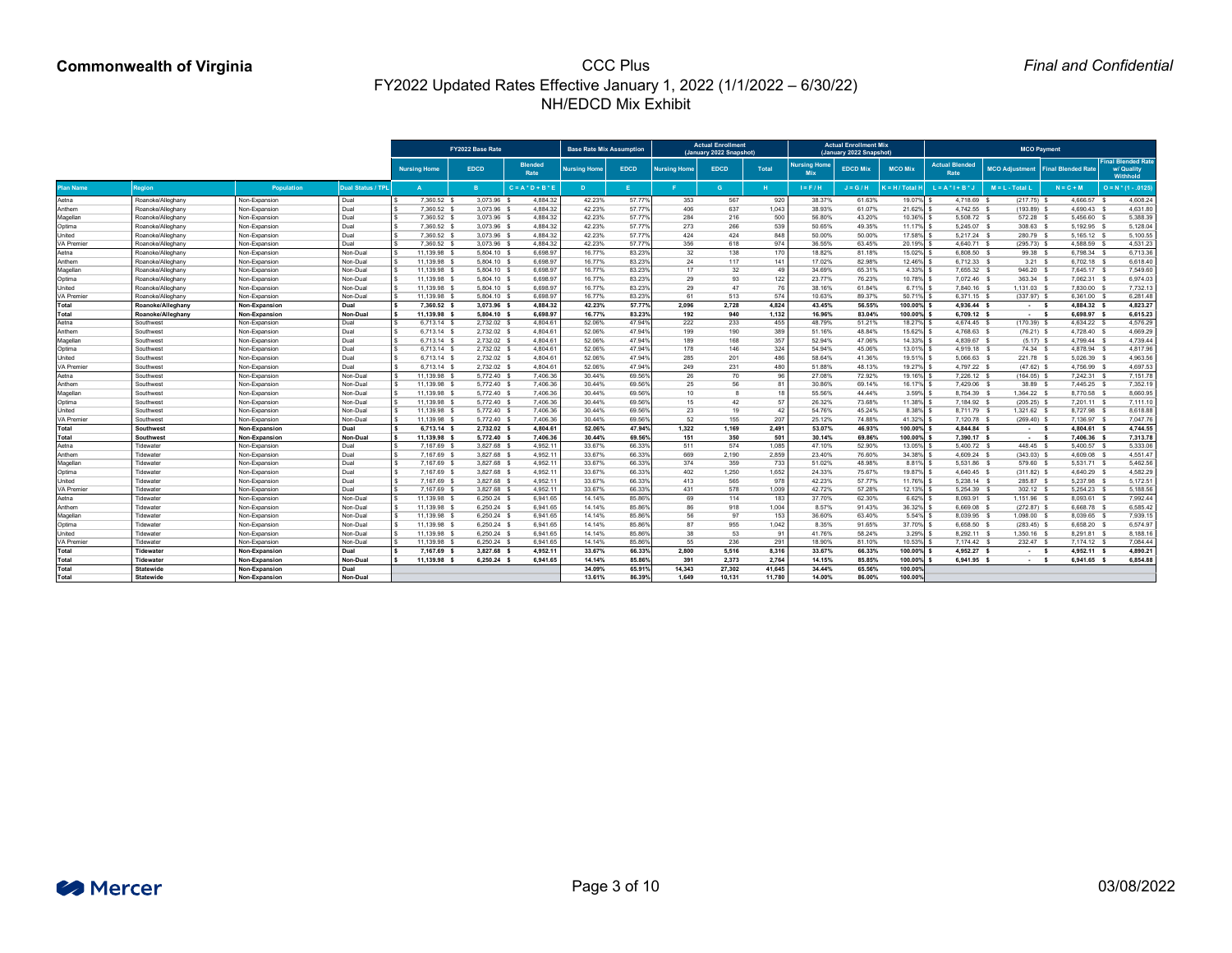|                   |                                |                   |                   |                     | FY2022 Base Rate |                        | <b>Base Rate Mix Assumption</b> |                    |                     | <b>Actual Enrollment</b><br>(January 2022 Snapshot) |              |                                   | <b>Actual Enrollment Mix.</b><br>(January 2022 Snapshot) |                        |                               |                      | <b>MCO Payment</b>                  |                                                     |
|-------------------|--------------------------------|-------------------|-------------------|---------------------|------------------|------------------------|---------------------------------|--------------------|---------------------|-----------------------------------------------------|--------------|-----------------------------------|----------------------------------------------------------|------------------------|-------------------------------|----------------------|-------------------------------------|-----------------------------------------------------|
|                   |                                |                   |                   | <b>Nursing Home</b> | <b>EDCD</b>      | <b>Blended</b><br>Rate | <b>Nursing Home</b>             | <b>EDCD</b>        | <b>Nursing Home</b> | <b>EDCD</b>                                         | <b>Total</b> | <b>Nursing Home</b><br><b>MIX</b> | <b>EDCD Mix</b>                                          | <b>MCO Mix</b>         | Actual Blended<br><b>Rate</b> |                      | MCO Adjustment   Final Blended Rate | <b>Final Blended Rate</b><br>w/ Quality<br>Withhold |
| Plan Name         | <b>Region</b>                  | <b>Population</b> | <b>TPL Status</b> |                     |                  | $C = A * D + B * E$    |                                 |                    |                     | G.                                                  | H.           | $I = F / H$                       | $J = G/H$                                                | <b>C</b> = H / Total H | L = A * I + B *               | $M = L - Total L$    | $N = C + M$                         | $O = N * (1 - .0125)$                               |
| Aetna             | <b>Central Virginia</b>        | Expansion         | <b>TPL</b>        | 7,226.16            | 3,610.53 \$      | 4,827.20               | 33.65%                          | 66.35%             | 563                 | 994                                                 | 1,557        | 36.16%                            | 63.84%                                                   | 16.18% \$              | 4,917.91                      | 63.23                | $4,890.44$ \\$                      | 4,829.31                                            |
| Anthem            | <b>Central Virginia</b>        | Expansion         | <b>TPL</b>        | 7,226.16            | 3,610.53 \$      | 4,827.20               | 33.65%                          | 66.35%             | 785                 | 2,127                                               | 2,912        | 26.96%                            | 73.04%                                                   | 30.25%                 | 4,585.21                      | (269.47)             | $4,557.73$ \$                       | 4,500.76                                            |
| Magellan          | Central Virginia               | Expansion         | <b>TPL</b>        | 7,226.16 \$         | $3,610.53$ \$    | 4,827.20               | 33.65%                          | 66.35%             | 437                 | 555                                                 | 992          | 44.05%                            | 55.95%                                                   | 10.31%                 | 5,203.30                      | 348.62               | 5,175.82                            | 5,111.13                                            |
| Optima            | Central Virginia               | Expansion         | <b>TPL</b>        | 7,226.16 \$         | $3,610.53$ \$    | 4,827.20               | 33.65%                          | 66.35%             | 420                 | 751                                                 | 1,171        | 35.87%                            | 64.13%                                                   | 12.17%                 | 4,907.34                      | 52.66                | 4,879.86                            | 4,818.86                                            |
| Jnited            | <b>Central Virginia</b>        | Expansion         | <b>TPL</b>        | 7,226.16 \$         | $3,610.53$ \$    | 4,827.20               | 33.65%                          | 66.35%             | 541                 | 766                                                 | 1,307        | 41.39%                            | 58.61%                                                   | 13.58%                 | 5,107.13                      | 252.45               | 5,079.65                            | 5,016.16                                            |
| <b>/A Premier</b> | <b>Central Virginia</b>        | Expansion         | <b>TPL</b>        | 7,226.16 \$         | $3,610.53$ \$    | 4,827.20               | 33.65%                          | 66.35%             | 566                 | 1,120                                               | 1,686        | 33.57%                            | 66.43%                                                   | 17.52%                 | 4,824.31                      | (30.36)              | 4,796.84                            | 4,736.88                                            |
| Aetna             | <b>Central Virginia</b>        | Expansion         | Non-TPL           | 11,139.98           | 6,280.38         | 7,956.69               | 34.49%                          | 65.51%             | 71                  | 99                                                  | 170          | 41.76%                            | 58.24%                                                   | 20.33%                 | 8,309.98                      | 215.97               | 8,172.66                            | 8,070.50                                            |
| Anthem            | <b>Central Virginia</b>        | Expansion         | Non-TPL           | 11,139.98           | $6,280.38$ \$    | 7,956.69               | 34.49%                          | 65.51%             | 56                  | 160                                                 | 216          | 25.93%                            | 74.07%                                                   | 25.84%                 | 7,540.28                      | (553.73)             | 7,402.96                            | 7,310.42                                            |
| Magellan          | Central Virginia               | Expansion         | Non-TPL           | 11,139.98           | $6,280.38$ \$    | 7,956.69               | 34.49%                          | 65.519             | 46                  | 59                                                  | 105          | 43.81%                            | 56.19%                                                   | 12.56%                 | 8,409.35                      | 315.34               | 8,272.03                            | 8,168.63                                            |
| Optima            | <b>Central Virginia</b>        | Expansion         | Non-TPL           | 11,139.98           | $6,280.38$ \$    | 7,956.69               | 34.49%                          | 65.51%             | 42                  | 72                                                  | 114          | 36.84%                            | 63.16%                                                   | 13.64%                 | 8,070.76                      | (23.25)              | 7,933.44                            | 7,834.27                                            |
| Jnited            | Central Virginia               | Expansion         | Non-TPL           | 11,139.98           | $6,280.38$ \$    | 7,956.69               | 34.49%                          | 65.519             | 49                  | 45                                                  | 94           | 52.13%                            | 47.87%                                                   | 11.24%                 | 8,813.58                      | 719.56               | 8,676.25                            | 8,567.80                                            |
| 'A Premier        | Central Virginia               | Expansion         | Non-TPL           | 11,139.98           | 6,280.38 \$      | 7,956.69               | 34.49%                          | 65.51%             | 48                  | 89                                                  | 137          | 35.04%                            | 64.96%                                                   | 16.39%                 | 7,983.02                      | (111.00)             | 7,845.69                            | 7,747.62                                            |
| Total             | <b>Central Virginia</b>        | <b>Expansion</b>  | <b>TPL</b>        | 7,226.16 9          | $3,610.53$ \$    | 4,827.20               | 33.65%                          | 66.35%             | 3,312               | 6,313                                               | 9,625        | 34.41%                            | 65.59%                                                   | 100.00%                | 4,854.68                      | $\sim$               | 4,827.20                            | 4,766.86                                            |
| Гоtal             | <b>Central Virginia</b>        | <b>Expansion</b>  | <b>Non-TPL</b>    | 11,139.98           | $6,280.38$ \$    | 7,956.69               | 34.49%                          | 65.51%             | 312                 | 524                                                 | 836          | 37.32%                            | 62.68%                                                   | 100.00%                | 8,094.01                      | $\sim$               | 7,956.69                            | 7,857.23                                            |
| Aetna             | Charlottesville/Western        | Expansion         | <b>TPL</b>        | 6,999.28            | $3,104.58$ \$    | 4,570.66               | 37.64%                          | 62.36%             | 432                 | 643                                                 | 1,075        | 40.19%                            | 59.81%                                                   | 16.80% \$              | 4,669.71                      | 72.97                | $4,643.63$ \$                       | 4,585.59                                            |
| Anthem            | Charlottesville/Western        | Expansion         | <b>TPL</b>        | 6,999.28            | $3,104.58$ \$    | 4,570.66               | 37.64%                          | 62.36%             | 538                 | 963                                                 | 1,501        | 35.84%                            | 64.16%                                                   | 23.45%                 | 4,500.55                      | (96.19)              | 4,474.47                            | 4,418.54                                            |
| Magellan          | Charlottesville/Westerr        | Expansion         | <b>TPL</b>        | 6,999.28            | $3,104.58$ \$    | 4,570.66               | 37.64%                          | 62.36%             | 340                 | 320                                                 | 660          | 51.52%                            | 48.48%                                                   | 10.31%                 | 5,110.94                      | 514.20               | 5,084.87                            | 5,021.30                                            |
| Optima            | Charlottesville/Western        | Expansion         | <b>TPL</b>        | 6,999.28            | $3,104.58$ \$    | 4,570.66               | 37.64%                          | 62.36%             | 361                 | 724                                                 | 1,085        | 33.27%                            | 66.73%                                                   | 16.95%                 | 4,400.42                      | (196.32)             | 4,374.35                            | 4,319.67                                            |
| Jnited            | Charlottesville/Western        | Expansion         | <b>TPL</b>        | 6,999.28            | $3,104.58$ \$    | 4,570.66               | 37.64%                          | 62.36%             | 372                 | 445                                                 | 817          | 45.53%                            | 54.47%                                                   | 12.77%                 | 4,877.93                      | 281.19               | 4,851.86                            | 4,791.21                                            |
| 'A Premier        | Charlottesville/Western        | Expansion         | <b>TPL</b>        | 6,999.28            | $3,104.58$ \$    | 4,570.66               | 37.64%                          | 62.36%             | 409                 | 853                                                 | 1,262        | 32.41%                            | 67.59%                                                   | 19.72%                 | 4,366.81                      | (229.93)             | $4,340.73$ \$                       | 4,286.47                                            |
| Aetna             | Charlottesville/Western        | Expansion         | Non-TPL           | 11,139.98           | $5,291.30$ \$    | 7,084.63               | 30.66%                          | 69.34%             | 23                  | 50                                                  | 73           | 31.51%                            | 68.49%                                                   | 17.51% \$              | 7,134.04                      | (36.70)              | 7,047.93 \$                         | 6,959.83                                            |
| Anthem            | Charlottesville/Western        | Expansion         | Non-TPL           | 11,139.98           | $5,291.30$ \$    | 7,084.63               | 30.66%                          | 69.34%             | 22                  | 62                                                  | 84           | 26.19%                            | 73.81%                                                   | 20.14%                 | 6,823.10                      | (347.63)             | 6,736.99                            | 6,652.78                                            |
| Magellan          | Charlottesville/Westerr        | Expansion         | Non-TPL           | 11,139.98           | 5,291.30 \$      | 7,084.63               | 30.66%                          | 69.34%             | 16                  | 23                                                  | 39           | 41.03%                            | 58.97%                                                   | 9.35%                  | 7,690.76                      | 520.03               | 7,604.65                            | 7,509.59                                            |
| Optima            | Charlottesville/Western        | Expansion         | Non-TPL           | 1,139.98            | 5,291.30         | 7,084.63               | 30.66%                          | 69.34 <sup>9</sup> | 23                  | 71                                                  | Q            | 24.47%                            | 75.53%                                                   | 22.54%                 | 6,722.36                      | (448.37)             | 6,636.25                            | 6,553.30                                            |
| United            | Charlottesville/Western        | Expansion         | Non-TPL           | 11,139.98 :         | 5,291.30 \$      | 7,084.63               | 30.66%                          | 69.349             | 24                  | 18                                                  | 42           | 57.14%                            | 42.86%                                                   | 10.07%                 | 8,633.40                      | 1,462.67             |                                     | 8,440.45                                            |
| <b>VA Premier</b> | Charlottesville/Western        | Expansion         | Non-TPL           | 11,139.98 :         | 5,291.30 \$      | 7,084.63               | 30.66%                          | 69.34%             | 26                  | 59                                                  | 85           | 30.59%                            | 69.41%                                                   | 20.38%                 | 7,080.31                      | $(90.42)$ :          | $6,994.20$ \$                       | 6,906.77                                            |
| Total             | <b>Charlottesville/Western</b> | <b>Expansion</b>  | <b>TPL</b>        | 6,999.28 \$         | $3,104.58$ \$    | 4,570.66               | 37.64%                          | 62.36%             | 2,452               | 3,948                                               | 6,400        | 38.31%                            | 61.69%                                                   | 100.00%                | 4,596.74                      | $\sim 100$ m $^{-1}$ | $4,570.66$ $\mid$ 3                 | 4,513.53                                            |
| Total             | <b>Charlottesville/Western</b> | <b>Expansion</b>  | <b>Non-TPL</b>    | 11,139.98 \$        | $5,291.30$ \$    | 7,084.63               | 30.66%                          | 69.34%             | 134                 | 283                                                 | 417          | 32.13%                            | 67.87%                                                   | 100.00%                | 7,170.73                      | $\sim$ 100 $\mu$     | 7,084.63                            | 6,996.07                                            |
| Aetna             | Northern/Winchester            | Expansion         | <b>TPL</b>        | 8,431.48 \$         | 5,119.56 \$      | 5,901.96               | 23.62%                          | 76.38%             | 431                 | 1,158                                               | 1,589        | 27.12%                            | 72.88%                                                   | 15.91% \$              | 6,017.88                      | 115.52               | $6,017.48$ \.                       | 5,942.26                                            |
| Anthem            | Northern/Winchester            | Expansion         | <b>TPL</b>        | 8,431.48 \$         | 5,119.56 \$      | 5,901.96               | 23.62%                          | 76.38%             | 516                 | 3,634                                               | 4,150        | 12.43%                            | 87.57%                                                   | 41.55%                 | 5,531.35                      | (371.01)             | 5,530.95                            | 5,461.81                                            |
| Magellan          | Northern/Winchester            | Expansion         | <b>TPL</b>        | 8,431.48 \$         | 5,119.56 \$      | 5,901.96               | 23.62%                          | 76.38%             | 298                 | 436                                                 | 734          | 40.60%                            | 59.40%                                                   | $7.35\%$ \$            | 6,464.18                      | 561.82               | $6,463.77$ \$                       | 6,382.98                                            |
| Optima            | Northern/Winchester            | Expansion         | <b>TPL</b>        | 8,431.48 \$         | 5,119.56 \$      | 5,901.96               | 23.62%                          | 76.38%             | 304                 | 528                                                 | 832          | 36.54%                            | 63.46%                                                   | 8.33%                  | 6,329.68                      | 427.32               | 6,329.28                            | 6,250.16                                            |
| United            | Northern/Winchester            | Expansion         | <b>TPL</b>        | 8,431.48 \$         | 5,119.56 \$      | 5,901.96               | 23.62%                          | 76.38%             | 509                 | 1,203                                               | 1,712        | 29.73%                            | 70.27%                                                   | $17.14\%$ \$           | 6,104.24                      | 201.87               | 6,103.83                            | 6,027.53                                            |
| <b>VA Premier</b> | Northern/Winchester            | Expansion         | <b>TPL</b>        | 8,431.48 \$         | 5,119.56 \$      | 5,901.96               | 23.62%                          | 76.38%             | 303                 | 669                                                 | 972          | 31.17%                            | 68.83%                                                   | 9.73%                  | 6,151.98                      | 249.61               | $6,151.57$ \$                       | 6,074.68                                            |
| Aetna             | Northern/Winchester            | Expansion         | Non-TPL           | 11,139.98 %         | $6,938.27$ \$    | 8,880.24               | 46.22%                          | 53.78%             | 41                  | 39                                                  | 80           | 51.25%                            | 48.75%                                                   | 16.26% \$              | 9,091.65                      | 470.98               | 9,351.22                            | 9,234.33                                            |
| Anthem            | Northern/Winchester            | Expansion         | Non-TPL           | 11,139.98 \$        | $6,938.27$ \$    | 8,880.24               | 46.22%                          | 53.78%             | 46                  | 160                                                 | 206          | 22.33%                            | 77.67%                                                   | 41.87% \$              | 7,876.52   \$                 | (744.15)             | $8,136.09$ \$                       | 8,034.39                                            |
| Magellan          | Northern/Winchester            | Expansion         | Non-TPL           | 11,139.98 \$        | $6,938.27$ \$    | 8,880.24               | 46.22%                          | 53.78%             | 24                  | 14                                                  | 38           | 63.16%                            | 36.84%                                                   | 7.72%                  | 9,591.98                      | 971.32               | 9,851.56                            | 9,728.41                                            |
| Optima            | Northern/Winchester            | Expansion         | Non-TPL           | 11,139.98 %         | $6,938.27$ \$    | 8,880.24               | 46.22%                          | 53.78%             | 27                  | 28                                                  | 55           | 49.09%                            | 50.91%                                                   | $11.18\%$ \$           | 9,000.93                      | 380.27               | $9,260.50$ \$                       | 9,144.75                                            |
| United            | Northern/Winchester            | Expansion         | Non-TPL           | 11,139.98 \$        | 6,938.27 \$      | 8,880.24               | 46.22%                          | 53.78%             | 35                  | 32                                                  | 67           | 52.24%                            | 47.76%                                                   | 13.62%                 | 9,133.19                      | 512.53               | 9,392.77                            | 9,275.36                                            |
| <b>VA Premier</b> | Northern/Winchester            | Expansion         | Non-TPL           | 11,139.98 \$        | 6,938.27 \$      | 8,880.24               | 46.22%                          | 53.78%             | 24                  | 22                                                  | 46           | 52.17%                            | 47.83%                                                   | $9.35\%$ \$            | 9,130.47                      | $509.80$ \.          | $9,390.04$ \$                       | 9,272.67                                            |
| Total             | Northern/Winchester            | <b>Expansion</b>  | <b>TPL</b>        | 8,431.48 \$         | 5,119.56 \$      | 5,901.96               | 23.62%                          | 76.38%             | 2,361               | 7,628                                               | 9,989        | 23.64%                            | 76.36%                                                   | 100.00%                | 5,902.36                      | $\sim 100$ m $^{-1}$ | 5,901.96                            | 5,828.18                                            |
| Total             | Northern/Winchester            | <b>Expansion</b>  | Non-TPL           | 11,139.98 \$        | 6,938.27 \$      | 8,880.24               | 46.22%                          | 53.78%             | 197                 | 295                                                 | 492          | 40.04%                            | 59.96%                                                   | 100.00%                | 8,620.66                      | $\sim$ $-$           | $8,880.24$ \$                       | 8,769.23                                            |

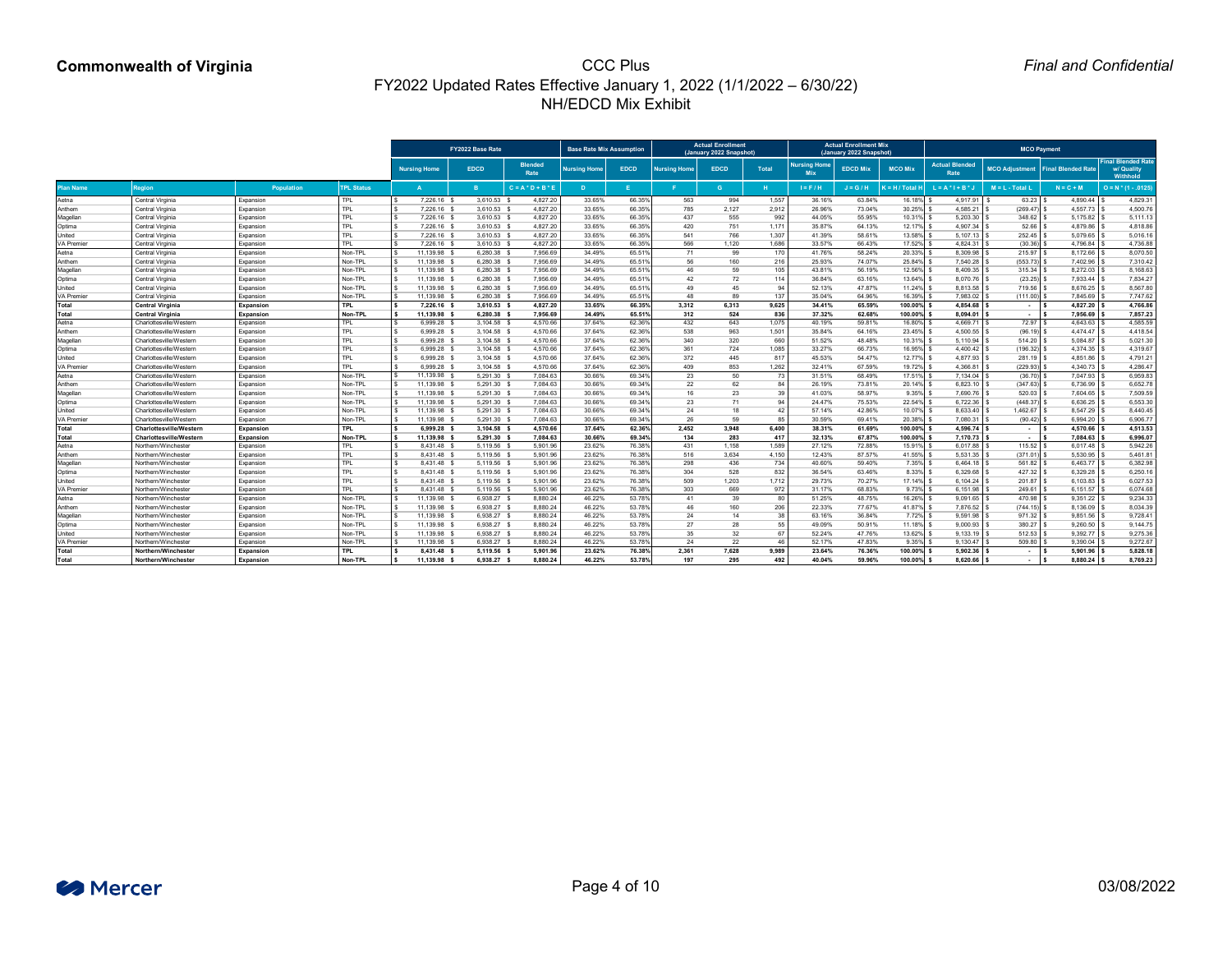*Final and Confidential*

|                              |                        |                                      |                              |                              | FY2022 Base Rate               |                        | <b>Base Rate Mix Assumption</b> |                  |                     | <b>Actual Enrollment</b><br>(January 2022 Snapshot) |               |                                   | <b>Actual Enrollment Mix</b><br>(January 2022 Snapshot) |                       |                               |                         | <b>MCO Payment</b>        |                                                     |
|------------------------------|------------------------|--------------------------------------|------------------------------|------------------------------|--------------------------------|------------------------|---------------------------------|------------------|---------------------|-----------------------------------------------------|---------------|-----------------------------------|---------------------------------------------------------|-----------------------|-------------------------------|-------------------------|---------------------------|-----------------------------------------------------|
|                              |                        |                                      |                              | <b>Nursing Home</b>          | <b>EDCD</b>                    | <b>Blended</b><br>Rate | <b>Nursing Home</b>             | <b>EDCD</b>      | <b>Nursing Home</b> | <b>EDCD</b>                                         | <b>Total</b>  | <b>Nursing Home</b><br><b>MIX</b> | <b>EDCD Mix</b>                                         | <b>MCO Mix</b>        | <b>Actual Blended</b><br>Rate | <b>MCO Adjustment</b>   | <b>Final Blended Rate</b> | <b>Final Blended Rate</b><br>w/ Quality<br>Withhold |
| Plan Name                    | <b>Region</b>          | <b>Population</b>                    | <b>TPL Status</b>            |                              |                                | $C = A * D + B * B$    |                                 |                  |                     | G.                                                  | H             | $I = F / H$                       | $J = G/H$                                               | $K = H / Total F$     | . = A * I + B *               | $M = L - Total L$       | $N = C + M$               | $O = N * (1 - .0125)$                               |
| Aetna                        | Roanoke/Alleghany      | Expansion                            | <b>TPL</b>                   | 7,360.52                     | 3,073.96                       | 4,884.32               | 42.23%                          | 57.77%           | 353                 | 567                                                 | 920           | 38.37%                            | 61.63%                                                  | 19.07% \$             | 4,718.69                      | (217.75)                | $4,666.57$ \$             | 4,608.24                                            |
| Anthem                       | Roanoke/Alleghany      | Expansion                            | <b>TPL</b>                   | 7,360.52                     | 3,073.96                       | 4,884.32               | 42.23%                          | 57.77%           | 406                 | 637                                                 | 1,043         | 38.93%                            | 61.07%                                                  | 21.62%                | 4,742.55                      | (193.89)                | 4,690.43                  | 4,631.80                                            |
| Magellan                     | Roanoke/Alleghany      | Expansion                            | <b>TPL</b>                   | 7,360.52                     | 3,073.96 :                     | 4,884.32               | 42.23%                          | 57.77%           | 284                 | 216                                                 | 500           | 56.80%                            | 43.20%                                                  | 10.36%                | 5,508.72                      | 572.28                  | 5,456.60                  | 5,388.39                                            |
| Optima                       | Roanoke/Alleghany      | Expansion                            | <b>TPL</b>                   | 7,360.52                     | 3,073.96 \$                    | 4,884.32               | 42.23%                          | 57.77%           | 273                 | 266                                                 | 539           | 50.65%                            | 49.35%                                                  | 11.17%                | 5,245.07                      | 308.63                  | 5,192.95                  | 5,128.04                                            |
| Jnited                       | Roanoke/Alleghany      | Expansion                            | <b>TPL</b>                   | 7,360.52                     | 3,073.96 \$                    | 4,884.32               | 42.23%                          | 57.77%           | 424                 | 424                                                 | 848           | 50.00%                            | 50.00%                                                  | 17.58%                | 5,217.24                      | 280.79                  | 5,165.12                  | 5,100.55                                            |
| <b>VA Premie</b>             | Roanoke/Alleghany      | Expansion                            | <b>TPL</b>                   | 7,360.52                     | 3,073.96                       | 4,884.32               | 42.23%                          | 57.77%           | 356                 | 618                                                 | 974           | 36.55%                            | 63.45%                                                  | 20.19%                | 4,640.71                      | (295.73)                | 4,588.59                  | 4,531.23                                            |
| Aetna                        | Roanoke/Alleghany      | Expansion                            | Non-TPI                      | 11,139.98                    | 5,804.10 \$                    | 7,313.76               | 28.29%                          | 71.71%           | 16                  | 31                                                  | 47            | 34.04%                            | 65.96%                                                  | 18.08%                | 7,620.57                      | 113.09                  | 7,426.85                  | 7,334.02                                            |
| Anthem                       | Roanoke/Alleghany      | Expansion                            | Non-TPL                      | 11,139.98                    | 5,804.10 \$                    | 7,313.76               | 28.29%                          | 71.71%           | 18                  | 36                                                  | 54            | 33.33%                            | 66.67%                                                  | 20.77%                | 7,582.72                      | 75.25                   | 7,389.01                  | 7,296.65                                            |
| Magellan                     | Roanoke/Alleghany      | Expansion                            | Non-TPL                      | 11,139.98                    | 5,804.10 \$                    | 7,313.76               | 28.29%                          | 71.719           | 19                  | 14                                                  | 33            | 57.58%                            | 42.42%                                                  | 12.69%                | 8,876.27                      | 1,368.80                | 8,682.56                  | 8,574.03                                            |
| Optima                       | Roanoke/Alleghany      | Expansion                            | Non-TPL                      | 11,139.98                    | 5,804.10 \$                    | 7,313.76               | 28.29%                          | 71.71%           |                     | 24                                                  | 31            | 22.58%                            | 77.42%                                                  | 11.92%                | 7,008.97                      | (498.50)                | 6,815.26                  | 6,730.07                                            |
| Jnited                       | Roanoke/Alleghany      | Expansion                            | Non-TPL                      | 11,139.98                    | 5,804.10 \$                    | 7,313.76               | 28.29%                          | 71.71%           |                     | 17                                                  | 26            | 34.62%                            | 65.38%                                                  | 10.00%                | 7,651.13                      | 143.66                  | 7,457.42                  | 7,364.20                                            |
| /A Premier                   | Roanoke/Alleghany      | Expansion                            | Non-TPL                      | 11,139.98                    | 5,804.10 \$                    | 7,313.76               | 28.29%                          | 71.71%           | 14                  | 55                                                  | 69            | 20.29%                            | 79.71%                                                  | 26.54%                | 6,886.74                      | (620.73)                | 6,693.03                  | 6,609.36                                            |
| Total                        | Roanoke/Alleghany      | Expansion                            | <b>TPL</b>                   | 7,360.52                     | 3,073.96 \$                    | 4,884.32               | 42.23%                          | 57.77%           | 2,096               | 2,728                                               | 4,824         | 43.45%                            | 56.55%                                                  | 100.00%               | 4,936.44                      | . н. н.                 | 4,884.32                  | 4,823.27                                            |
| Total                        | Roanoke/Alleghany      | <b>Expansion</b>                     | <b>Non-TPL</b>               | 11,139.98 \$                 | 5,804.10 \$                    | 7,313.76               | 28.29%                          | 71.71%           | 83                  | 177                                                 | 260           | 31.92%                            | 68.08%                                                  | 100.00%               | 7,507.48                      | $\sim$                  | 7,313.76                  | 7,222.34                                            |
| Aetna                        | Southwest              | Expansion                            | <b>TPL</b>                   | 6,713.14                     | 2,732.02 \$                    | 4,804.61               | 52.06%                          | 47.94%           | 222                 | 233                                                 | 455           | 48.79%                            | 51.21%                                                  | 18.27% \$             | $4,674.45$ \.                 | (170.39)                | 4,634.22 \$               | 4,576.29                                            |
| Anthem                       | Southwest              | Expansion                            | <b>TPL</b>                   | 6,713.14 \$                  | 2,732.02 \$                    | 4,804.61               | 52.06%                          | 47.94%           | 199                 | 190                                                 | 389           | 51.16%                            | 48.84%                                                  | 15.62%                | 4,768.63                      | (76.21)                 | 4,728.40                  | 4,669.29                                            |
| Magellan                     | Southwest              | Expansion                            | <b>TPL</b>                   | 6,713.14                     | 2,732.02 \$                    | 4,804.61               | 52.06%                          | 47.94%           | 189                 | 168                                                 | 357           | 52.94%                            | 47.06%                                                  | 14.33%                | 4,839.67                      | (5.17)                  | 4,799.44                  | 4,739.44                                            |
| Optima                       | Southwest              | Expansion                            | <b>TPL</b>                   | $6,713.14$ \$                | 2,732.02 \$                    | 4,804.61               | 52.06%                          | 47.94%           | 178                 | 146                                                 | 324           | 54.94%                            | 45.06%                                                  | 13.01%                | 4,919.18                      | 74.34                   | 4,878.94                  | 4,817.96                                            |
| Jnited                       | Southwest              | Expansion                            | <b>TPL</b>                   | 6,713.14                     | 2,732.02 \$                    | 4,804.61               | 52.06%                          | 47.94%           | 285                 | 201                                                 | 486           | 58.64%                            | 41.36%                                                  | 19.51%                | 5,066.63                      | 221.78                  | 5,026.39                  | 4,963.56                                            |
| /A Premier                   | Southwest              | Expansion                            | <b>TPL</b>                   | 6,713.14                     | 2,732.02 \$                    | 4,804.61               | 52.06%                          | 47.94%           | 249                 | 231                                                 | 480           | 51.88%                            | 48.13%                                                  | 19.27%                | 4,797.22                      | (47.62)                 | 4,756.99                  | 4,697.53                                            |
| Aetna                        | Southwest              | Expansion                            | Non-TPL                      | 11,139.98                    | 5,772.40 \$                    | 7,746.68               | 36.78%                          | 63.22%           | 11                  | 14                                                  | 25            | 44.00%                            | 56.00%                                                  | 22.12%                | 8,134.13                      | 34.20                   | 7,780.88 \$               | 7,683.62                                            |
| Anthem                       | Southwest              | Expansion                            | Non-TPL                      | 11,139.98                    | 5,772.40 \$                    | 7,746.68               | 36.78%                          | 63.22%           |                     |                                                     |               | 56.25%                            | 43.75%                                                  | 14.16%                | 8,791.66                      | 691.73                  | 8,438.41                  | 8,332.93                                            |
| Magellan                     | Southwes               | Expansion                            | Non-TPL                      | 11,139.98                    | 5,772.40 %                     | 7,746.68               | 36.78%                          | 63.22%           |                     | 9                                                   |               | 40.00%                            | 60.00%                                                  | 13.27%                | 7,919.43                      | (180.50)                | 7,566.18                  | 7,471.60                                            |
| Optima                       | Southwes               | Expansion                            | Non-TPL                      | 11,139.98                    | 5,772.40 \$                    | 7,746.68               | 36.78%                          | 63.22%           |                     |                                                     |               | 22.22%                            | 77.78%                                                  | 7.96%                 | 6,965.19                      | (1, 134.74)             |                           | 6,529.29                                            |
| United                       | Southwest              | Expansion                            | Non-TPL                      | 11,139.98                    | 5,772.40 \$                    | 7,746.68               | 36.78%                          | 63.22%           | 10                  | -8                                                  | 18            | 55.56%                            | 44.44%                                                  | 15.93%                | 8,754.39                      | 654.45                  | $8,401.13$ \$             | 8,296.12                                            |
| <b>VA Premier</b>            | Southwest              | Expansion                            | Non-TPL                      | 11,139.98                    | 5,772.40 \$                    | 7,746.68               | 36.78%                          | 63.22%           | 11                  | 19                                                  | 30            | 36.67%                            | 63.33%                                                  | 26.55%                | 7,740.51                      | (359.42)                | $7,387.26$ \$             | 7,294.92                                            |
| Total                        | <b>Southwest</b>       | Expansion                            | <b>TPL</b>                   | $6,713.14$ \$                | 2,732.02 \$                    | 4,804.61               | 52.06%                          | 47.94%           | 1,322               | 1,169                                               | 2,491         | 53.07%                            | 46.93%                                                  | 100.00%               | 4,844.84                      |                         |                           | 4,744.55                                            |
| Total                        | <b>Southwest</b>       | <b>Expansion</b>                     | <b>Non-TPL</b>               | 11,139.98 \$                 | 5,772.40 \$                    | 7,746.68               | 36.78%                          | 63.22%           | 49                  | 64                                                  | 113           | 43.36%                            | 56.64%                                                  | 100.00%               | 8,099.93                      | $\sim 100$              | 7,746.68                  | 7,649.85                                            |
| Aetna                        | Tidewater              | Expansion                            | <b>TPL</b>                   | 7,167.69 \$                  | 3,827.68 \$                    | 4,952.11               | 33.67%                          | 66.33%           | 511                 | 574                                                 | 1,085         | 47.10%                            | 52.90%                                                  | 13.05%                | $5,400.72$ $\mid$ \$          | 448.45                  |                           | 5,333.06                                            |
| Anthem                       | Tidewater              | Expansion                            | <b>TPL</b>                   | 7,167.69 \$                  | 3,827.68 \$                    | 4,952.11               | 33.67%                          | 66.33%           | 669                 | 2,190                                               | 2,859         | 23.40%                            | 76.60%                                                  | 34.38%                | 4,609.24                      | (343.03)                | $4,609.08$ \.             | 4,551.47                                            |
| Magellan                     | Tidewater              | Expansion                            | <b>TPL</b>                   | 7,167.69 \$                  | 3,827.68 \$                    | 4,952.11               | 33.67%                          | 66.33%           | 374                 | 359                                                 | 733           | 51.02%                            | 48.98%                                                  | 8.81%                 | 5,531.86                      | 579.60                  | $5,531.71$ \\$            | 5,462.56                                            |
| Optima                       | Tidewater              | Expansion                            | <b>TPL</b>                   | 7,167.69 \$                  | 3,827.68 \$                    | 4,952.1'               | 33.67%                          | 66.33%           | 402                 | 1,250                                               | 1,652         | 24.33%                            | 75.67%                                                  | 19.87%                | 4,640.45                      | (311.82)                | $4,640.29$ \$             | 4,582.29                                            |
| United                       | Tidewater<br>Tidewater | Expansion                            | <b>TPL</b>                   | 7,167.69 \$                  | 3,827.68 \$                    | 4,952.11               | 33.67%                          | 66.33%<br>66.33% | 413                 | 565<br>578                                          | 978           | 42.23%                            | 57.77%<br>57.28%                                        | 11.76%<br>12.13%      | 5,238.14                      | 285.87                  | $5,237.98$ \$             | 5,172.51                                            |
| <b>VA Premier</b>            | Tidewater              | Expansion                            | TPL<br>Non-TPL               | 7,167.69 \$                  | $3,827.68$ \$<br>$6,250.24$ \$ | 4,952.11<br>7,880.15   | 33.67%                          | 66.67%           | 431                 |                                                     | 1,009<br>104  | 42.72%                            | 47.12%                                                  | 12.97%                | 5,254.39<br>$8,836.16$ \.     | 302.12<br>720.26        |                           | 5,188.56<br>8,492.91                                |
| Aetna                        | Tidewater              | Expansion                            | Non-TPL                      | 11,139.98 \$<br>11,139.98 \$ | $6,250.24$ \$                  | 7,880.15               | 33.33%                          | 66.67%           | 55<br>72            | 49                                                  | 245           | 52.88%<br>29.39%                  |                                                         | $30.55\%$ \$          | 7,687.23                      |                         | $8,600.41$ :              |                                                     |
| Anthem                       | Tidewater              | Expansion                            | Non-TPL                      |                              | $6,250.24$ \$                  | 7,880.15               | 33.33%                          | 66.67%           | 39                  | 173                                                 | 78            |                                   | 70.61%                                                  | 9.73%                 |                               | (428.68)<br>579.21      | $7,451.48$ \$             | 7,358.33                                            |
| Magellan                     | Tidewater              | Expansion                            | Non-TPL                      | 11,139.98 \$                 | $6,250.24$ \$                  | 7,880.15               | 33.33%<br>33.33%                | 66.67%           | 61                  | 39<br>161                                           | 222           | 50.00%<br>27.48%                  | 50.00%                                                  | 27.68% \$             | 8,695.11                      | (522.08)                | $8,459.36$ \$             | 8,353.62<br>7,266.09                                |
| Optima                       |                        | Expansion                            |                              | 11,139.98 \$                 |                                |                        |                                 |                  |                     |                                                     | 65            |                                   | 72.52%                                                  |                       | 7,593.82                      |                         | $7,358.07$ \$             |                                                     |
| United                       | Tidewater<br>Tidewater | Expansion                            | Non-TPL<br>Non-TPL           | 11,139.98 \$                 | $6,250.24$ \$                  | 7,880.15               | 33.33%                          | 66.67%           | 42<br>37            | 23<br>51                                            | 88            | 64.62%                            | 35.38%                                                  | $8.10\%$ \$<br>10.97% | 9,409.76                      | 1,293.86<br>$190.25$ \$ | $9,174.02$ \$             | 9,059.34                                            |
| <b>VA Premier</b>            | <b>Tidewater</b>       | Expansion                            |                              | 11,139.98 \$                 | $6,250.24$ \$                  | 7,880.15               | 33.33%                          | 66.67%           |                     |                                                     |               | 42.05%                            | 57.95%                                                  |                       | $8,306.15$ \.                 |                         | $8,070.41$ \$             | 7,969.53                                            |
| <b>Total</b>                 | <b>Tidewater</b>       | <b>Expansion</b><br><b>Expansion</b> | <b>TPL</b><br><b>Non-TPL</b> | 7,167.69 \$                  | $3,827.68$ \$<br>$6,250.24$ \$ | 4,952.11               | 33.67%                          | 66.33%           | 2,800<br>306        | 5,516                                               | 8,316         | 33.67%                            | 66.33%                                                  | 100.00%<br>100.00%    | 4,952.27                      |                         | $4,952.11$ $\mid$ 3       | 4,890.21                                            |
| <b>Total</b><br><b>Total</b> | <b>Statewide</b>       | <b>Expansion</b>                     | <b>TPL</b>                   | 11,139.98 \$                 |                                | 7,880.15               | 33.33%<br>34.09%                | 66.67%<br>65.91% | 14,343              | 496                                                 | 802<br>41,645 | 38.15%<br>34.44%                  | 61.85%<br>65.56%                                        | 100.00%               | 8,115.90                      | - 13                    |                           | 7,781.65                                            |
|                              | <b>Statewide</b>       |                                      | Non-TPL                      |                              |                                |                        | 35.15%                          | 64.85%           | 1,081               | 27,302<br>1,839                                     | 2,920         | 37.02%                            | 62.98%                                                  | 100.00%               |                               |                         |                           |                                                     |
| Total                        |                        | Expansion                            |                              |                              |                                |                        |                                 |                  |                     |                                                     |               |                                   |                                                         |                       |                               |                         |                           |                                                     |

**Note:**

1. The January 2022 enrollment snapshot reflects the Non-Expansion Dual population for the TPL population and the Expansion Non-TPL population for the Non-TPL population. 2. There may be differences in the calculation of the blended rates due to rounding.

3. The base regional Nursing Home, EDCD, and Blended capitation rates are provided in the CCC Plus Rate Report dated November 18, 2021.

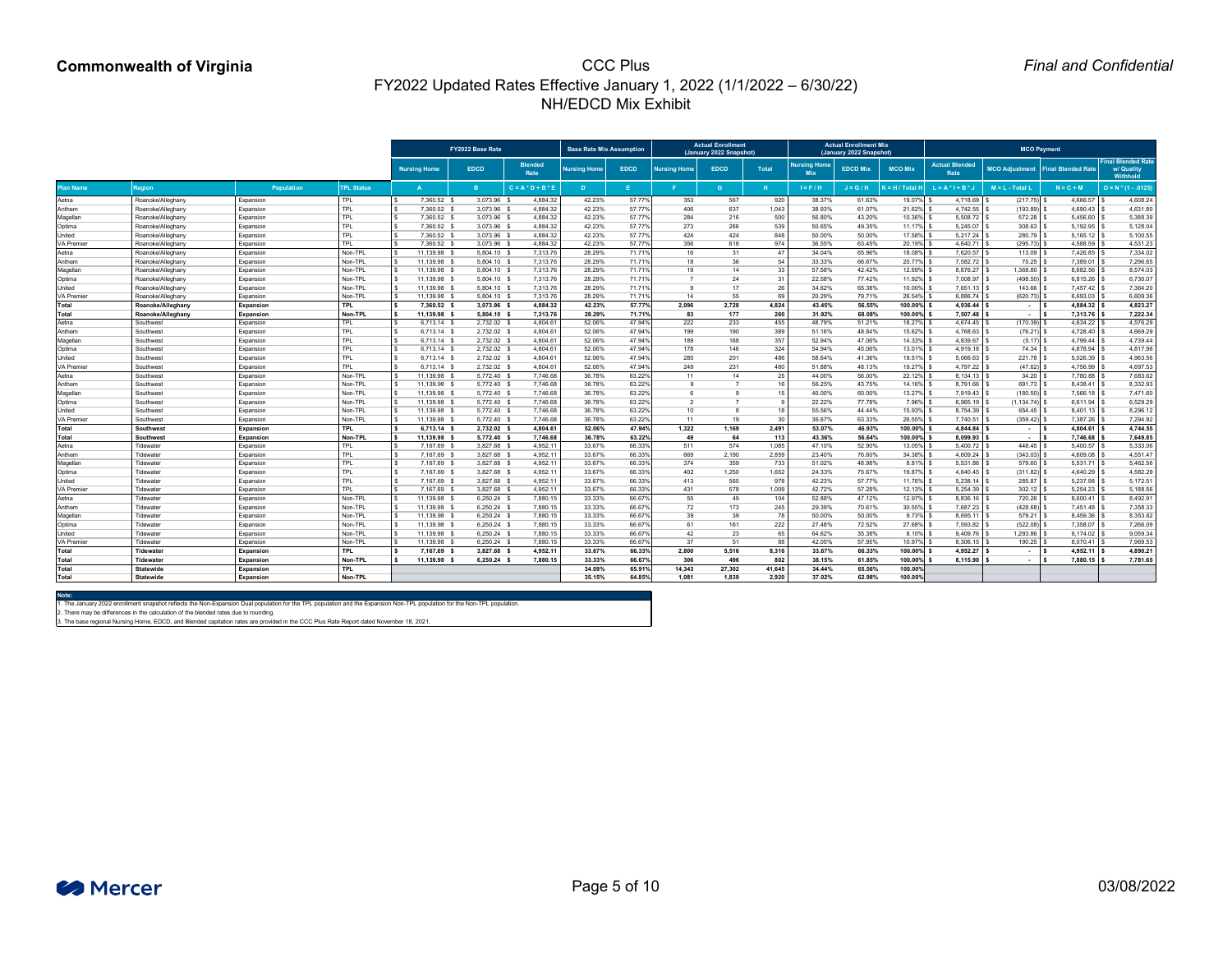## **Commonwealth of Virginia** CCC Plus FY2022 Updated Rates Effective January 1, 2022 (1/1/22 – 6/30/22) Behavioral Health Risk Adjusted Rate Summary

## *Final and Confidential*

| <b>Application Period:</b><br><b>Contract Period:</b> |                                          | January 1, 2022 - June 30, 2022<br>July 1, 2021 - June 30, 2022 |                                     |                                |                                                                |                                   |                                 |                         |                                        |                                |
|-------------------------------------------------------|------------------------------------------|-----------------------------------------------------------------|-------------------------------------|--------------------------------|----------------------------------------------------------------|-----------------------------------|---------------------------------|-------------------------|----------------------------------------|--------------------------------|
|                                                       |                                          |                                                                 |                                     | <b>BH Projected</b>            |                                                                |                                   | <b>Risk Adjusted BH</b>         | <b>Final Rate w/o</b>   | 1.25% Quality                          |                                |
|                                                       |                                          |                                                                 | Unadjusted Rate <sup>1</sup>        | Medical PMPM <sup>2</sup>      | <b>Non BH PMPM</b>                                             | <b>BH RAR Factor</b> <sup>3</sup> | <b>PMPM</b>                     | <b>Quality Withhold</b> | <b>Withhold</b>                        | <b>Final Rate</b>              |
| <b>MCO</b>                                            | <b>Rate Cell</b>                         | <b>Region</b>                                                   | (A)                                 | (B)                            | $(C) = (A) - (B)$                                              | (D)                               | $(E) = (B) * (D)$               | $(F) = (C) + (E)$       | $(G) = -0.0125 * (F)$                  | $(H) = (F) + (G)$              |
| Aetna                                                 | $COMM$ Dual < $65$                       | Central Virginia                                                | 809.47<br>\$                        | 429.47<br>-\$                  | 380.01<br>\$                                                   | 1.0862                            | 466.47<br>- \$                  | 846.48<br>\$.           | (10.58)<br>- \$                        | 835.90<br>-\$                  |
| Aetna                                                 | COMM Dual < 65                           | Charlottesville/Western                                         | 630.14<br>\$                        | 285.99<br>-\$                  | 344.14<br>\$                                                   | 1.0544                            | 301.55<br>-\$<br>-\$            | 645.69<br>\$            | (8.07)<br>-\$                          | 637.62<br>-\$                  |
| Aetna                                                 | $COMM$ Dual < $65$<br>$COMM$ Dual < $65$ | Northern/Winchester                                             | \$<br>546.09<br>\$<br>694.57        | 167.43<br>\$<br>367.01<br>- \$ | 378.67<br>$\boldsymbol{\mathsf{S}}$<br>327.56<br>$\sqrt[6]{2}$ | 1.0928<br>1.1916                  | 182.97<br>437.33<br>-\$         | 561.63<br>764.89        | $\sqrt{3}$<br>(7.02)<br>(9.56)<br>- \$ | 554.61<br>-\$<br>755.33<br>-\$ |
| Aetna<br>Aetna                                        | $COMM$ Dual < $65$                       | Roanoke/Alleghany<br>Southwest                                  | \$<br>382.54                        | 127.72<br>-S                   | \$<br>254.82                                                   | 0.9828                            | 125.52<br>-\$                   | 380.34                  | - \$<br>(4.75)                         | 375.58<br>-\$                  |
| Aetna                                                 | COMM Dual < 65                           | Tidewater                                                       | 650.12<br>\$                        | 301.21<br>\$                   | \$<br>348.91                                                   | 1.0639                            | 320.46<br>-\$                   | 669.36<br>\$            | (8.37)<br>\$                           | 661.00<br>-\$                  |
| Aetna                                                 | COMM Dual 65+                            | Central Virginia                                                | 506.39<br>\$                        | 95.15<br>\$                    | \$<br>411.24                                                   | $1.2112$ \$                       | 115.24                          | 526.48<br>\$            | (6.58)<br>\$                           | 519.90<br>\$                   |
| Aetna                                                 | COMM Dual 65+                            | Charlottesville/Western                                         | 486.92<br>\$                        | 63.08<br>-\$                   | 423.84<br>\$                                                   | 1.0078                            | 63.57<br>- \$                   | 487.41<br>-S            | (6.09)<br>- \$                         | 481.32<br>-\$                  |
| Aetna                                                 | COMM Dual 65+                            | Northern/Winchester                                             | 291.25<br>\$                        | 11.61<br>\$                    | 279.64<br>\$                                                   | 0.9787                            | -\$<br>11.36                    | 291.00<br>\$            | (3.64)<br>\$                           | 287.36<br>\$                   |
| Aetna                                                 | COMM Dual 65+                            | Roanoke/Alleghany                                               | \$<br>538.14                        | 88.06<br>\$                    | \$<br>450.08                                                   | 1.2568                            | 110.67<br>-\$                   | 560.75                  | $(7.01)$ \$<br>-\$                     | 553.74                         |
| Aetna                                                 | COMM Dual 65+                            | Southwest                                                       | \$<br>356.35                        | 44.31<br>-\$                   | \$<br>312.04                                                   | 1.2478                            | 55.29                           | 367.33                  | $(4.59)$ \$<br>-\$                     | 362.74                         |
| Aetna                                                 | COMM Dual 65+                            | Tidewater                                                       | \$<br>449.62                        | 65.35<br>\$.                   | \$<br>384.27                                                   | 1.0826                            | 70.75                           | 455.02<br>\$            | (5.69)<br>\$                           | 449.33<br>-\$                  |
| Anthem                                                | $COMM$ Dual $< 65$                       | Central Virginia                                                | \$<br>809.47                        | 429.47<br>-S                   | \$<br>380.01                                                   | 0.9423                            | 404.68<br>-\$                   | 784.69<br>\$.           | $(9.81)$ \$<br>-\$                     | 774.88                         |
| Anthem                                                | COMM Dual < 65                           | Charlottesville/Western                                         | 630.14<br>\$                        | 285.99<br>-\$                  | 344.14<br>\$                                                   | 1.0483                            | 299.82<br>-\$                   | 643.96                  | (8.05)<br>- \$                         | 635.91<br>-\$                  |
| Anthem                                                | $COMM$ Dual < $65$                       | Northern/Winchester                                             | \$<br>546.09                        | 167.43<br>-\$                  | 378.67<br>\$                                                   | 0.9909                            | 165.91<br>-\$                   | 544.57<br>\$            | (6.81)<br>\$                           | 537.76<br>-\$                  |
| Anthem                                                | $COMM$ Dual < $65$<br>$COMM$ Dual $< 65$ | Roanoke/Alleghany<br>Southwest                                  | 694.57<br>\$<br>382.54<br>\$        | 367.01<br>\$<br>127.72<br>\$   | \$<br>327.56<br>254.82<br>\$                                   | 0.7830<br>0.8880                  | 287.36<br>-\$<br>113.41<br>-\$  | 614.93<br>368.23<br>\$  | (7.69)<br>- \$<br>\$<br>(4.60)         | \$<br>607.24<br>363.63<br>-\$  |
| Anthem<br>Anthem                                      | COMM Dual < 65                           | Tidewater                                                       | \$<br>650.12                        | 301.21                         | \$<br>348.91                                                   | 0.8830                            | 265.97<br>-\$                   | 614.88<br>\$            | \$<br>(7.69)                           | \$<br>607.19                   |
| Anthem                                                | COMM Dual 65+                            | Central Virginia                                                | 506.39<br>\$                        | 95.15<br>-\$                   | \$<br>411.24                                                   | $0.8752$ \$                       | 83.27                           | 494.51                  | (6.18)                                 | 488.33<br>- \$                 |
| Anthem                                                | COMM Dual 65+                            | Charlottesville/Western                                         | 486.92<br>\$                        | 63.08<br>\$                    | 423.84<br>\$                                                   | $1.0431$ \$                       | 65.80                           | 489.64<br>-\$           | (6.12)<br>- \$                         | 483.52<br>-\$                  |
| Anthem                                                | COMM Dual 65+                            | Northern/Winchester                                             | 291.25<br>\$                        | 11.61<br>\$                    | 279.64<br>\$                                                   | 1.0282                            | 11.93<br>-\$                    | 291.57<br>\$            | \$<br>(3.64)                           | 287.93<br>-\$                  |
| Anthem                                                | COMM Dual 65+                            | Roanoke/Alleghany                                               | \$<br>538.14                        | 88.06<br>- \$                  | 450.08<br>\$                                                   | 0.6087                            | 53.60<br>- \$                   | 503.69<br>\$            | (6.30)<br>- \$                         | 497.39<br>-\$                  |
| Anthem                                                | COMM Dual 65+                            | Southwest                                                       | \$<br>356.35                        | 44.31<br>\$                    | 312.04<br>$\sqrt[6]{3}$                                        | 0.6952                            | 30.80<br>-\$                    | 342.84<br>\$            | (4.29)<br>- \$                         | 338.56<br>-\$                  |
| Anthem                                                | COMM Dual 65+                            | Tidewater                                                       | 449.62<br>\$                        | 65.35<br>\$                    | 384.27<br>\$                                                   | 0.9075                            | 59.31<br>-\$                    | 443.58<br>-\$           | \$<br>(5.54)                           | 438.03<br>-\$                  |
| Magellan                                              | $\overline{COMM}$ Dual < 65              | Central Virginia                                                | 809.47<br>\$                        | 429.47                         | \$<br>380.01                                                   | 1.1539                            | 495.56<br>-\$                   | 875.57                  | $(10.94)$ \$<br>\$                     | 864.62                         |
| Magellan                                              | $COMM$ Dual < $65$                       | Charlottesville/Western                                         | 630.14<br>\$                        | 285.99<br>-\$                  | 344.14<br>\$                                                   | 0.8935                            | 255.53<br>- \$                  | 599.67<br>\$            | $(7.50)$ \$                            | 592.17                         |
| Magellan                                              | COMM Dual < 65                           | Northern/Winchester                                             | 546.09<br>\$                        | 167.43<br>-\$                  | 378.67<br>\$                                                   | 1.0000                            | 167.43<br>- \$                  | 546.09<br>\$            | - \$<br>(6.83)                         | 539.27<br>-\$                  |
| Magellan                                              | $COMM$ Dual $< 65$                       | Roanoke/Alleghany                                               | 694.57<br>\$                        | 367.01                         | 327.56<br>-\$                                                  | 1.0000                            | 367.01<br>- \$                  | 694.57<br>-\$           | - \$<br>(8.68)                         | 685.89<br>-\$                  |
| Magellan                                              | COMM Dual < 65                           | Southwest                                                       | \$<br>382.54                        | 127.72<br>-\$                  | 254.82<br>- \$                                                 | $0.7762$ \$                       | $99.13$   \$                    | 353.95                  | (4.42)<br>l \$                         | 349.53<br>-\$                  |
| Magellan                                              | COMM Dual < 65                           | Tidewater                                                       | 650.12<br>\$                        | \$<br>301.21                   | $\sqrt[6]{3}$<br>348.91                                        | 1.0877                            | \$<br>327.64                    | \$<br>676.55            | - \$<br>(8.46)                         | \$<br>668.09                   |
| Magellan                                              | COMM Dual 65+<br>COMM Dual 65+           | Central Virginia<br>Charlottesville/Western                     | 506.39<br>\$<br>486.92<br>- \$      | \$<br>95.15<br>63.08<br>-\$    | \$<br>411.24<br>423.84<br>\$                                   | 1.4822<br>1.0000                  | 141.03<br>-\$<br>63.08<br>- \$  | 552.27<br>\$<br>486.92  | - \$<br>(6.90)<br>$(6.09)$ \$          | 545.37<br>-\$<br>480.83        |
| Magellan<br>Magellan                                  | COMM Dual 65+                            | Northern/Winchester                                             | 291.25<br>\$                        | 11.61<br>- \$                  | $\mathfrak{S}$<br>279.64                                       | 1.0506                            | 12.19                           | 291.83                  | $(3.65)$ \$                            | 288.19                         |
| Magellan                                              | COMM Dual 65+                            | Roanoke/Alleghany                                               | $\boldsymbol{\mathsf{S}}$<br>538.14 | 88.06<br>- \$                  | \$<br>450.08                                                   | 1.0000                            | 88.06<br>- \$                   | 538.14                  | (6.73)                                 | 531.42<br>-\$                  |
| Magellan                                              | COMM Dual 65+                            | Southwest                                                       | 356.35<br>\$                        | 44.31<br>- \$                  | 312.04<br>\$                                                   | 1.0000                            | 44.31<br>- \$                   | 356.35                  | - \$<br>(4.45)                         | 351.90<br>-\$                  |
| Magellan                                              | COMM Dual 65+                            | Tidewater                                                       | 449.62<br>\$                        | 65.35<br>\$                    | 384.27<br>\$                                                   | 1.0384                            | 67.86<br>- \$                   | 452.13<br>\$            | \$<br>(5.65)                           | 446.48<br>-\$                  |
| Optima                                                | COMM Dual < 65                           | Central Virginia                                                | 809.47                              | 429.47<br>\$                   | $\mathfrak{S}$<br>380.01                                       | 1.0799                            | 463.78<br>\$                    | 843.78<br>\$            | (10.55)<br>\$                          | 833.24<br>\$                   |
| Optima                                                | COMM Dual < 65                           | Charlottesville/Western                                         | 630.14<br>-\$                       | 285.99<br>-96                  | 344.14                                                         | 1.0545                            | 301.59<br>-\$                   | 645.73                  | (8.07)<br>- \$                         | 637.66<br>-\$                  |
| Optima                                                | $COMM$ Dual $< 65$                       | Northern/Winchester                                             | 546.09<br>\$                        | 167.43                         | 378.67<br>\$                                                   | 1.0000                            | 167.43<br>-\$                   | 546.09<br>\$.           | (6.83)<br>- \$                         | 539.27<br>-\$                  |
| Optima                                                | COMM Dual < 65                           | Roanoke/Alleghany                                               | 694.57<br>\$                        | 367.01                         | 327.56<br>\$                                                   | 1.0000                            | 367.01<br>-\$                   | 694.57                  | \$<br>(8.68)                           | 685.89<br>-\$                  |
| Optima                                                | $COMM$ Dual < $65$                       | Southwest                                                       | \$<br>382.54                        | 127.72                         | 254.82                                                         | 1.0000                            | 127.72<br>- \$                  | 382.54                  | (4.78)                                 | 377.75<br>-\$                  |
| Optima                                                | COMM Dual < 65                           | Tidewater                                                       | \$<br>650.12                        | 301.21<br>-\$                  | \$<br>348.91                                                   | 1.1437                            | 344.50<br>-\$                   | 693.41<br>\$            | - \$<br>(8.67)                         | 684.74<br>-\$                  |
| Optima                                                | COMM Dual 65+                            | Central Virginia                                                | 506.39<br>\$                        | 95.15<br>\$                    | \$<br>411.24                                                   | $1.0693$ \$                       | 101.75                          | 512.98<br>- \$          | $(6.41)$ \$<br>- \$                    | 506.57                         |
| Optima                                                | COMM Dual 65+                            | Charlottesville/Western                                         | 486.92<br>\$                        | 63.08<br>- \$                  | 423.84<br>\$                                                   | 1.0577                            | 66.72<br>- \$                   | 490.56<br>- \$          | (6.13)<br>- \$                         | 484.42<br>-\$                  |
| Optima                                                | COMM Dual 65+                            | Northern/Winchester                                             | 291.25<br>\$                        | 11.61<br>\$<br>88.06<br>-\$    | 279.64<br>$\sqrt[6]{3}$<br>450.08<br>\$                        | 0.8182<br>1.0000                  | -\$<br>9.50<br>88.06<br>- \$    | 289.14<br>538.14        | (3.61)<br>-\$<br>(6.73)                | 285.52<br>-\$<br>531.42        |
| Optima<br>Optima                                      | COMM Dual 65+<br>COMM Dual 65+           | Roanoke/Alleghany<br>Southwest                                  | \$<br>538.14<br>356.35<br>\$        | 44.31<br>-\$                   | $\boldsymbol{\mathsf{S}}$<br>312.04                            | 1.0000                            | 44.31<br>- \$                   | 356.35                  | - \$<br>- \$<br>(4.45)                 | -\$<br>351.90<br>- \$          |
| Optima                                                | COMM Dual 65+                            | Tidewater                                                       | 449.62<br>\$                        | 65.35                          | 384.27<br>\$                                                   | 1.1553                            | 75.50                           | 459.77                  | \$<br>(5.75)                           | -\$<br>454.02                  |
| United                                                | $COMM$ Dual < $65$                       | Central Virginia                                                | 809.47                              | 429.47                         | 380.01                                                         | $0.8772$ \$                       | 376.72                          | 756.72                  | (9.46)                                 | 747.26<br>-\$                  |
| United                                                | $COMM$ Dual $< 65$                       | Charlottesville/Western                                         | 630.14<br>\$                        | 285.99<br>- \$                 | 344.14<br>\$                                                   | 0.8603                            | 246.05<br>- \$                  | 590.19<br>-8            | (7.38)<br>- \$                         | 582.81<br>-\$                  |
| <b>United</b>                                         | COMM Dual < 65                           | Northern/Winchester                                             | \$<br>546.09                        | 167.43<br>- \$                 | 378.67                                                         | 1.0264                            | 171.85<br>- \$                  | 550.51                  | (6.88)<br>- \$                         | 543.63<br>- \$                 |
| <b>United</b>                                         | COMM Dual < 65                           | Roanoke/Alleghany                                               | \$<br>694.57                        | 367.01                         | 327.56<br>\$                                                   | 0.9253                            | -\$<br>339.60                   | 667.16<br>\$.           | (8.34)<br>- \$                         | 658.82<br>-\$                  |
| United                                                | COMM Dual < 65                           | Southwest                                                       | 382.54<br>\$                        | 127.72                         | 254.82<br>\$                                                   | 1.0158                            | 129.73<br>-\$                   | 384.55                  | (4.81)<br>- \$                         | 379.74<br>-\$                  |
| <b>United</b>                                         | COMM Dual < 65                           | Tidewater                                                       | 650.12<br>\$                        | 301.21                         | 348.91<br>\$                                                   | 0.8595                            | 258.88<br>-\$                   | 607.78<br>\$.           | (7.60)<br>\$                           | -\$<br>600.19                  |
| United                                                | COMM Dual 65+                            | Central Virginia                                                | 506.39                              | 95.15<br>\$                    | $\mathfrak{S}$<br>411.24                                       | 0.7092                            | 67.48<br>-\$                    | 478.72<br>\$            | (5.98)                                 | 472.74<br>-\$                  |
| United                                                | COMM Dual 65+                            | Charlottesville/Western                                         | 486.92<br>\$                        | 63.08<br>-S                    | 423.84<br>\$                                                   | 0.9099                            | 57.39<br>- \$                   | 481.23                  | (6.02)                                 | 475.22<br>-\$                  |
| United                                                | COMM Dual 65+                            | Northern/Winchester                                             | 291.25<br>\$                        | 11.61<br>- \$                  | \$<br>279.64                                                   | 1.0022                            | 11.63<br>-\$                    | 291.27                  | (3.64)                                 | 287.63<br>- \$                 |
| United                                                | COMM Dual 65+                            | Roanoke/Alleghany                                               | 538.14<br>\$                        | 88.06<br>- \$                  | 450.08<br>\$                                                   | 0.9568                            | 84.25<br>- \$                   | 534.34                  | (6.68)<br>- \$                         | 527.66<br>- \$                 |
| <b>United</b>                                         | COMM Dual 65+                            | Southwest                                                       | \$<br>356.35                        | 44.31<br>\$                    | 312.04<br>\$                                                   | 0.8569                            | 37.97<br>-\$                    | 350.01                  | (4.38)<br>\$                           | 345.64<br>-\$                  |
| <b>United</b>                                         | COMM Dual 65+                            | Tidewater                                                       | 449.62<br>\$                        | 65.35<br>\$                    | 384.27<br>$\boldsymbol{\mathsf{S}}$                            | 0.7326                            | 47.88<br>-\$                    | 432.15<br>-\$           | (5.40)<br>-\$                          | \$<br>426.74                   |
| <b>VA Premier</b>                                     | COMM Dual < 65                           | Central Virginia                                                | 809.47                              | 429.47<br>-\$                  | \$<br>380.01                                                   | 0.9820                            | 421.71<br>-\$                   | 801.72                  | (10.02)<br>- \$                        | 791.70<br>-\$                  |
| <b>VA Premier</b><br><b>VA Premier</b>                | COMM Dual < 65<br>COMM Dual < 65         | Charlottesville/Western<br>Northern/Winchester                  | 630.14<br>- \$<br>\$<br>546.09      | 285.99<br>- \$<br>167.43       | 344.14<br>\$<br>378.67                                         | 1.0131<br>0.8569                  | 289.74<br>- \$<br>143.47<br>-\$ | 633.88<br>522.14        | (7.92)<br>$(6.53)$ \$                  | 625.96<br>-\$<br>515.61        |
| VA Premier                                            | $COMM$ Dual < $65$                       | Roanoke/Alleghany                                               | \$<br>694.57                        | 367.01                         | \$<br>327.56                                                   | 1.1038                            | -\$<br>$405.11$ \ \$            | 732.67                  | -\$<br>(9.16)                          | 723.51<br>- \$                 |
| <b>VA Premier</b>                                     | COMM Dual < 65                           | Southwest                                                       | \$                                  | $127.72$ \$                    | 254.82                                                         | $1.1956$ \$                       | $152.70$ \$                     | $407.52$ \$             | $(5.09)$ \$                            | 402.42                         |
| VA Premier                                            | COMM Dual < 65                           | Tidewater                                                       | $650.12$ \$<br>\$                   | $301.21$ \$                    | 348.91                                                         | $1.0853$ \$                       | $326.92$ \$                     | $675.82$ \$             | $(8.45)$ \$                            | 667.38                         |
| <b>VA Premier</b>                                     | COMM Dual 65+                            | Central Virginia                                                | $\sqrt[6]{3}$<br>$506.39$ \ \$      | 95.15                          | \$<br>411.24                                                   | $1.0000$ \ \$                     | $95.15$ \$                      | $506.39$ \$             | $(6.33)$ \$                            | 500.06                         |
| <b>VA Premier</b>                                     | COMM Dual 65+                            | Charlottesville/Western                                         | $486.92$   \$<br>- \$               | 63.08                          | 423.84<br>- \$                                                 | $0.9729$ \$                       | 61.37   \$                      | $485.21$ \ \$           | $(6.07)$ \$                            | 479.14                         |
| VA Premier                                            | COMM Dual 65+                            | Northern/Winchester                                             | $291.25$   \$<br>\$                 | 11.61                          | 279.64<br>\$                                                   | $1.0308$ \$                       | $11.96$   \$                    | 291.60                  | $(3.65)$ \$<br>1\$                     | 287.96                         |
| <b>VA Premier</b>                                     | COMM Dual 65+                            | Roanoke/Alleghany                                               | \$                                  | 88.06                          | 450.08<br>\$                                                   | $1.2346$ \$                       | $108.72$ \$                     | 558.81                  | $(6.99)$ \$<br>l \$                    | 551.82                         |
| VA Premier                                            | COMM Dual 65+                            | Southwest                                                       | \$<br>$356.35$   \$                 | 44.31                          | 312.04<br>\$                                                   |                                   | $50.69$   \$                    | $362.72$ \$             | $(4.53)$ \$                            | 358.19                         |
| <b>VA Premier</b>                                     | COMM Dual 65+                            | Tidewater                                                       | \$<br>449.62 $\frac{1}{2}$          | $65.35$ \$                     | 384.27                                                         | $1.2529$ \$                       |                                 | $466.15$ \$             | $(5.83)$ \$                            | 460.32                         |

**Notes:**

1. The Unadjusted Rate is consistent with the Base Capitation Rate provided in the CCC Plus Rate Report dated November 18, 2021.

2. BH Projected Medical PMPM is the sum of the Projected Medical Expense PMPMs of all applicable BH category of service lines subject to the BH risk adjustment

process provided in the FY2022 rate package (ARTS, Case Management Services, Community Behavioral Health and Early Intervention Services).

3. BH RAR Factor is the Credibility Adjusted Budget Neutral MCO Risk Score provided in the prev report.

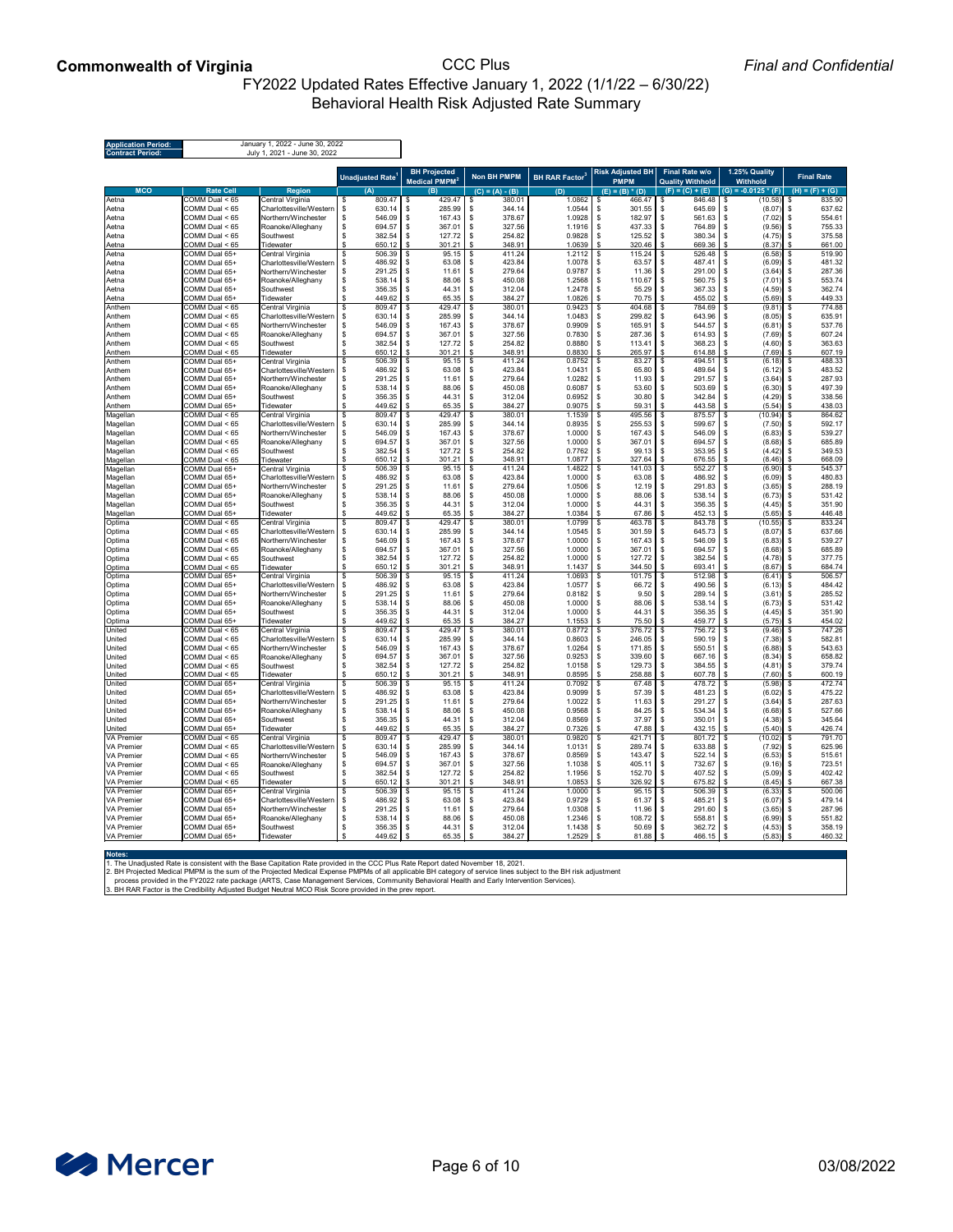|                        |                                        |                                                   |                                       |                   |                                 |                                            |                                       |                   | <b>FY2022 Final MCO Capitation Rates</b> |                                            |                                       |                   |                                  |                                           |
|------------------------|----------------------------------------|---------------------------------------------------|---------------------------------------|-------------------|---------------------------------|--------------------------------------------|---------------------------------------|-------------------|------------------------------------------|--------------------------------------------|---------------------------------------|-------------------|----------------------------------|-------------------------------------------|
|                        |                                        |                                                   |                                       | Aetna             |                                 |                                            |                                       |                   | <b>Anthem</b>                            |                                            |                                       | <b>Magellan</b>   |                                  |                                           |
| <b>Population</b>      | <b>Region</b>                          | <b>Rate Cell</b>                                  | <b>Base Capitation</b><br><b>Rate</b> | <b>Risk Score</b> | 1.25% Qualit<br><b>Withhold</b> | <b>Final MCO</b><br><b>Capitation Rate</b> | <b>Base Capitation</b><br><b>Rate</b> | <b>Risk Score</b> | 1.25% Quality<br><b>Withhold</b>         | <b>Final MCO</b><br><b>Capitation Rate</b> | <b>Base Capitation</b><br><b>Rate</b> | <b>Risk Score</b> | 1.25% Quality<br><b>Withhold</b> | <b>Final MCO</b><br><b>Capitation Rat</b> |
| Non-Expansion          | Central Virginia                       | <b>Blended NH/EDCD Dual</b>                       | 4,890.44                              | N/A               | (61.13)                         |                                            | 4,557.73                              | N/A               | (56.97)                                  | 4,500.76                                   | 5,175.82                              | N/A               | (64.70)                          | 5,111.13                                  |
| Non-Expansion          | Central Virginia                       | Blended NH/EDCD Non-Dual                          | 7,342.14                              | N/A               | $(91.78)$ \$                    | 7,250.36 \$                                | 6,644.40                              | N/A               | (83.06)                                  | $6,561.35$ \$                              | 8,069.36                              | N/A               | (100.87)                         | 7,968.50                                  |
| Non-Expansion          | Central Virginia                       | COMM Dual < 65                                    | 809.47                                | 1.0862            | (10.58)                         | $835.90$ \ \;                              | 809.47                                | 0.9423            | (9.81)                                   | $774.88$ \ \$                              | 809.47                                | 1.1539            | (10.94)                          | 864.62                                    |
| Non-Expansion          | Central Virginia                       | COMM Dual 65+                                     | 506.39                                | $1.2112$ $\mid$ 3 | (6.58)                          | $519.90$ \$                                | 506.39                                | 0.8752            | (6.18)                                   | 488.33                                     | 506.39                                | 1.4822            | (6.90)                           | 545.37                                    |
| Non-Expansion          | Central Virginia                       | COMM Non-Dual > 1                                 | 1,945.67                              |                   | $(24.40)$ \$                    | 1,927.60 \$                                | 1,945.67                              | 1.0323            | (25.11)                                  | $1,983.47$ \$                              | 1,945.67                              | 0.9642            | (23.45)                          | 1,852.52                                  |
| Expansion              | Central Virginia                       | 19 to 20 Male/Female Non-TPL                      | 1,314.02                              | N/A               | (16.43)                         | $1,297.59$ \ \                             | 1,314.02                              | N/A               | (16.43)                                  | $1,297.59$ $\mid$ 3                        | 1,314.02                              |                   | (16.43)                          | 1,297.59                                  |
| Expansion              | Central Virginia                       | 21 to 44 Female Non-TPL                           | 1,557.76                              | N/A               | (19.47)                         | $1,538.29$ \$                              | 1,557.76                              | N/A               | (19.47                                   | 1,538.29                                   | 1,557.76                              | N/A               | (19.47)                          | 1,538.29                                  |
| Expansion              | Central Virginia                       | 21 to 44 Male Non-TPL                             | 1,509.46                              | N/A               | (18.87)                         | $1,490.59$ \$                              | 1,509.46                              | N/A               | (18.87)                                  | 1,490.59                                   | 1,509.46                              | N/A               | (18.87)                          | 1,490.59                                  |
| Expansion              | Central Virginia                       | 45 to 64 Male/Female Non-TPL                      | 2,109.69                              | N/A               | (26.37)                         | $2,083.32$ \$                              | 2,109.69                              | N/A               | (26.37)                                  |                                            | 2,109.69                              | N/A               | (26.37)                          | 2,083.32                                  |
| Expansion              | Central Virginia                       | 19 to 64 Male/Female TPL                          | 1,205.49                              | N/A               | (15.07)                         | 1,190.42 S                                 | 1,205.49                              | N/A               | (15.07)                                  | 1,190.42                                   | 1,205.49                              | N/A               | (15.07)                          | 1,190.42                                  |
| Expansion              | Central Virginia                       | <b>Blended NH/EDCD TPL</b>                        | 4,890.44                              | N/A               | (61.13)                         | $4,829.31$ \.                              | 4,557.73                              | N/A               | (56.97)                                  | 4,500.76                                   | 5,175.82                              | N/A               | (64.70)                          | 5,111.13                                  |
| Expansion              | Central Virginia                       | <b>Blended NH/EDCD Non-TPL</b>                    | 8,172.66                              | N/A               | $(102.16)$ :                    | 8,070.50                                   | 7,402.96                              | N/A               | (92.54)                                  | 7,310.42                                   | 8,272.03                              |                   | (103.40)                         | 8,168.63                                  |
| Non-Expansion          | Charlottesville/Western                | <b>Blended NH/EDCD Dual</b>                       | 4,643.63                              | N/A               | (58.05)                         | 4,585.59                                   | 4,474.47                              | N/A               | (55.93)                                  | 4,418.54                                   | 5,084.87                              | N/A               | (63.56)                          | 5,021.30                                  |
| Non-Expansion          | Charlottesville/Western                | <b>Blended NH/EDCD Non-Dual</b>                   | 6,541.15                              | N/A               | (81.76)                         | 6,459.38                                   | 5,860.08                              | N/A               | (73.25)                                  | $5,786.83$ \$                              | 6,700.07                              | N/A               | (83.75)                          | 6,616.32                                  |
| Non-Expansion          | Charlottesville/Western                | COMM Dual < 65                                    | 630.14                                | 1.0544            | (8.07)                          | $637.62$ \ \;                              | 630.1                                 | 1.0483            | (8.05)                                   | 635.91                                     | 630.14                                | 0.8935            | (7.50)                           | 592.17                                    |
| Non-Expansion          | Charlottesville/Western                | COMM Dual 65+                                     | 486.92                                | $1.0078$ :        | (6.09)                          |                                            | 486.92                                | 1.0431            | (6.12)                                   | $483.52$ \$                                | 486.92                                | 1.0000            | (6.09)                           | 480.83                                    |
| Non-Expansion          | Charlottesville/Western                | COMM Non-Dual > 1                                 | 1,724.33                              | $1.0731$ :        | (23.13)                         | 1,827.28 \$                                | 1,724.33                              | 1.0448            | (22.52)                                  | 1,779.08                                   | 1,724.33                              | 0.9855            | (21.24)                          | 1,678.15                                  |
| Expansion              | Charlottesville/Western                | 19 to 20 Male/Female Non-TPL                      | 1,314.02                              | N/A               | (16.43)                         | $1,297.59$ \$                              | 1,314.02                              | N/A               | (16.43)                                  | $1,297.59$ \$                              | 1,314.02                              | N/A               | (16.43)                          | 1,297.59                                  |
| Expansion              | Charlottesville/Western                | 21 to 44 Female Non-TPL                           | 1,407.84                              | N/A               | (17.60)                         | $1,390.25$ \ \                             | 1,407.84                              | N/A               | (17.60)                                  | $1,390.25$ \$                              | 1,407.84                              | N/A               | (17.60)                          | 1,390.25                                  |
| Expansion              | Charlottesville/Western                | 21 to 44 Male Non-TPL                             | 1,500.75                              | N/A               | (18.76)                         | 1,481.99   \$                              | 1,500.75                              | N/A               | (18.76)                                  | 1,481.99                                   | 1,500.75                              |                   | (18.76)                          | 1,481.99                                  |
| Expansion              | Charlottesville/Western                | 45 to 64 Male/Female Non-TPL                      | 1,745.39                              | N/A               | (21.82)                         | $1,723.57$ \                               | 1,745.39                              | N/A               | (21.82)                                  | 1,723.57                                   | 1,745.39                              |                   | $(21.82)$ \:                     | 1,723.57                                  |
| Expansion              | Charlottesville/Western                | 19 to 64 Male/Female TPL                          | 1,044.95                              | N/A               | (13.06)                         | 1,031.89                                   | 1,044.95                              | N/A               | (13.06)                                  | 1,031.89                                   | 1,044.95                              |                   | (13.06)                          | 1,031.89                                  |
| Expansion              | Charlottesville/Western                | <b>Blended NH/EDCD TPL</b>                        | 4,643.63                              | N/A               | (58.05)                         | $4,585.59$ \.                              | 4,474.47                              | N/A               | (55.93)                                  | $4,418.54$ \\$                             | 5,084.87                              | N/A               | (63.56)                          | 5,021.30                                  |
| Expansion              | Charlottesville/Western                | Blended NH/EDCD Non-TPL                           | 7,047.93                              | N/A               | (88.10)                         | 6,959.83                                   | 6,736.99                              | N/A               | (84.2)                                   | 6,652.78                                   | 7,604.65                              | N/A               | (95.06)                          | 7,509.59                                  |
| Non-Expansion          | Northern/Winchester                    | <b>Blended NH/EDCD Dual</b>                       | 6,017.48                              | N/A               | (75.22)                         | 5,942.26                                   | 5,530.95                              | N/A               | (69.14)                                  | $5,461.81$ \\$                             | 6,463.77                              | N/A               | (80.80)                          | 6,382.98                                  |
| Non-Expansion          | Northern/Winchester                    | Blended NH/EDCD Non-Dual                          | 7,587.83                              | N/A               | $(94.85)$ \$                    | 7,492.98 \$                                | 7,142.18                              | N/A               | (89.28)                                  | 7,052.90 \$                                | 8,129.37                              | N/A               | (101.62)                         | 8,027.76                                  |
| Non-Expansion          | Northern/Winchester                    | COMM Dual < 65                                    | 546.09                                | $1.0928$ :        | $(7.02)$ \$                     | $554.61$ \\$                               | 546.09                                | 0.9909            | (6.81)                                   | 537.76                                     | 546.09                                | 1.0000            | (6.83)                           | 539.27                                    |
| Non-Expansion          | Northern/Winchester                    | COMM Dual 65+                                     | 291.25                                | $0.9787$ \$       | $(3.64)$ \$                     | $287.36$ \$                                | 291.25                                | 1.0282            | (3.64)                                   | $287.93$ \$                                | 291.25                                | 1.0506            | $(3.65)$ \.                      | 288.19                                    |
| Non-Expansion          | Northern/Winchester                    | COMM Non-Dual > 1                                 | 1,532.30                              | $0.9719$ :        | (18.62)                         | $1,470.70$ \$                              | 1,532.30                              | 1.0264            | (19.66)                                  | $1,553.11$ \$                              | 1,532.30                              | 0.9629            | (18.44)                          | 1,457.08                                  |
| Expansion              | Northern/Winchester                    | 19 to 20 Male/Female Non-TPL                      | 1,314.02                              | N/A               | $(16.43)$ \$                    | $1,297.59$ \$                              | 1,314.02                              | N/A               | (16.43)                                  | $1,297.59$ \$                              | 1,314.02                              | N/A               | (16.43)                          | 1,297.59                                  |
| Expansion              | Northern/Winchester                    | 21 to 44 Female Non-TPL                           | 1,392.82                              | N/A               | $(17.41)$ \$                    | $1,375.41$ \$                              | 1,392.82                              | N/A               | (17.41)                                  | $1,375.41$ \$                              | 1,392.82                              | N/A               | (17.41)                          | 1,375.41                                  |
| Expansion              | Northern/Winchester                    | 21 to 44 Male Non-TPL                             | 1,378.95                              | N/A               | (17.24)                         | $1,361.72$ \$                              | 1,378.95                              | N/A               | (17.24)                                  | $1,361.72$ \$                              | 1,378.95                              | N/A               | (17.24)                          | 1,361.72                                  |
| Expansion              | Northern/Winchester                    | 45 to 64 Male/Female Non-TPL                      | 1,762.80                              | N/A               | (22.04)                         | $1,740.77$ \$                              | 1,762.80                              | N/A               | (22.04)                                  | 1,740.77                                   | 1,762.80                              | N/A               | (22.04)                          | 1,740.77                                  |
| Expansion              | Northern/Winchester                    | 19 to 64 Male/Female TPL                          | 1,101.69                              | N/A               | (13.77)                         | $1,087.92$ \$                              | 1,101.69                              | N/A               | (13.77)                                  | $1,087.92$ \$                              | 1,101.69                              | N/A               | (13.77)                          | 1,087.92                                  |
| Expansion              | Northern/Winchester                    | <b>Blended NH/EDCD TPL</b>                        | 6,017.48                              | N/A               | (75.22)                         | 5,942.26 \$                                | 5,530.95                              | N/A               | (69.14)                                  | 5,461.81                                   | 6,463.77                              | N/A               | (80.80)                          | 6,382.98                                  |
| Expansion              | Northern/Winchester                    | <b>Blended NH/EDCD Non-TPL</b>                    | 9,351.22                              | N/A               | (116.89)                        | $9,234.33$ \$                              | 8,136.09                              | N/A               | (101.70)                                 | 8,034.39                                   | 9,851.56                              | N/A               | (123.14)                         | 9,728.41                                  |
| Non-Expansion          | Roanoke/Alleghany                      | <b>Blended NH/EDCD Dual</b>                       | 4,666.57                              | N/A               | (58.33)                         | $4,608.24$ \$                              | 4,690.43                              | N/A               | (58.63)                                  | $4,631.80$   \$                            | 5,456.60                              | N/A               | (68.21)                          | 5,388.39                                  |
| Non-Expansion          | Roanoke/Alleghany                      | <b>Blended NH/EDCD Non-Dual</b><br>COMM Dual < 65 | 6,798.34                              | N/A               | (84.98)                         | $6,713.36$ \$                              | 6,702.18                              | N/A               | (83.78)                                  | $6,618.40$ \$                              | 7,645.17                              | N/A               | (95.56)                          | 7,549.60                                  |
| Non-Expansion          | Roanoke/Alleghany                      |                                                   | 694.57                                | 1.1916            | (9.56)                          | 755.33 \$                                  | 694.57                                | 0.7830            | (7.69)                                   | $607.24$ \ \$                              | 694.57                                | 1.0000            | (8.68)                           | 685.89                                    |
| Non-Expansion          | Roanoke/Alleghany                      | COMM Dual 65+                                     | 538.14                                | 1.2568            | (7.01)                          | $553.74$ \\$                               | 538.14                                | 0.6087            | (6.30)                                   | 497.39                                     | 538.14                                | 1.0000            | $(6.73)$ \.                      | 531.42                                    |
| Non-Expansion          | Roanoke/Alleghany                      | COMM Non-Dual > 1<br>19 to 20 Male/Female Non-TPL | 1,791.24                              |                   | $(22.93)$ \$                    | $1,811.25$ \$<br>1,297.59 \$               | 1,791.24                              | 1.0319            | (23.10)                                  | $1,825.28$ \$<br>$1,297.59$ \$             | 1,791.24<br>1,314.02                  | $0.7579$ \$       | (16.97)                          | 1,340.67<br>1,297.59                      |
| Expansion              | Roanoke/Alleghany                      | 21 to 44 Female Non-TPL                           | 1,314.02<br>1,639.47                  | N/A               | (16.43)                         | $1,618.97$ \$                              | 1,314.02                              | N/A               | (16.43)                                  | 1,618.97                                   | 1,639.47                              | N/A               | $(16.43)$ \.                     | 1,618.97                                  |
| Expansion              | Roanoke/Alleghany<br>Roanoke/Alleghany | 21 to 44 Male Non-TPL                             |                                       | N/A               | (20.49)                         | $1,213.47$ \$                              | 1,639.47                              | N/A               | (20.49)                                  | $1,213.47$ \$                              | 1,228.83                              | N/A               | (20.49)                          | 1,213.47                                  |
| Expansion<br>Expansion | Roanoke/Alleghany                      | 45 to 64 Male/Female Non-TPL                      | 1,228.83<br>1,864.82                  | N/A<br>N/A        | (15.36)<br>(23.31)              | $1,841.51$ \\$                             | 1,228.83<br>1,864.82                  | N/A<br>N/A        | (15.36)<br>(23.31)                       | $1,841.51$ \$                              | 1,864.82                              | N/A<br>N/A        | $(15.36)$ \.<br>(23.31)          | 1,841.51                                  |
| Expansion              | Roanoke/Alleghany                      | 19 to 64 Male/Female TPL                          | 1,097.85                              | N/A               | (13.72)                         | $1,084.12$ \$                              | 1,097.85                              | N/A               | (13.72)                                  | $1,084.12$ \$                              | 1,097.85                              | N/A               | (13.72)                          | 1,084.12                                  |
|                        | Roanoke/Alleghany                      | <b>Blended NH/EDCD TPL</b>                        | 4,666.57                              | N/A               | (58.33)                         | $4,608.24$ \$                              | 4,690.43                              | N/A               | (58.63)                                  | 4,631.80                                   | 5,456.60                              | N/A               | (68.21)                          | 5,388.39                                  |
| Expansion              | Roanoke/Alleghany                      | <b>Blended NH/EDCD Non-TPL</b>                    | 7,426.85                              | N/A               | $(92.84)$ \$                    | $7,334.02$ \$                              | 7,389.01                              | N/A               | (92.36)                                  | $7,296.65$ \$                              | 8,682.56                              | N/A               | $(108.53)$ \.                    | 8,574.03                                  |
| Expansion              |                                        |                                                   |                                       |                   |                                 |                                            |                                       |                   |                                          |                                            |                                       |                   |                                  |                                           |

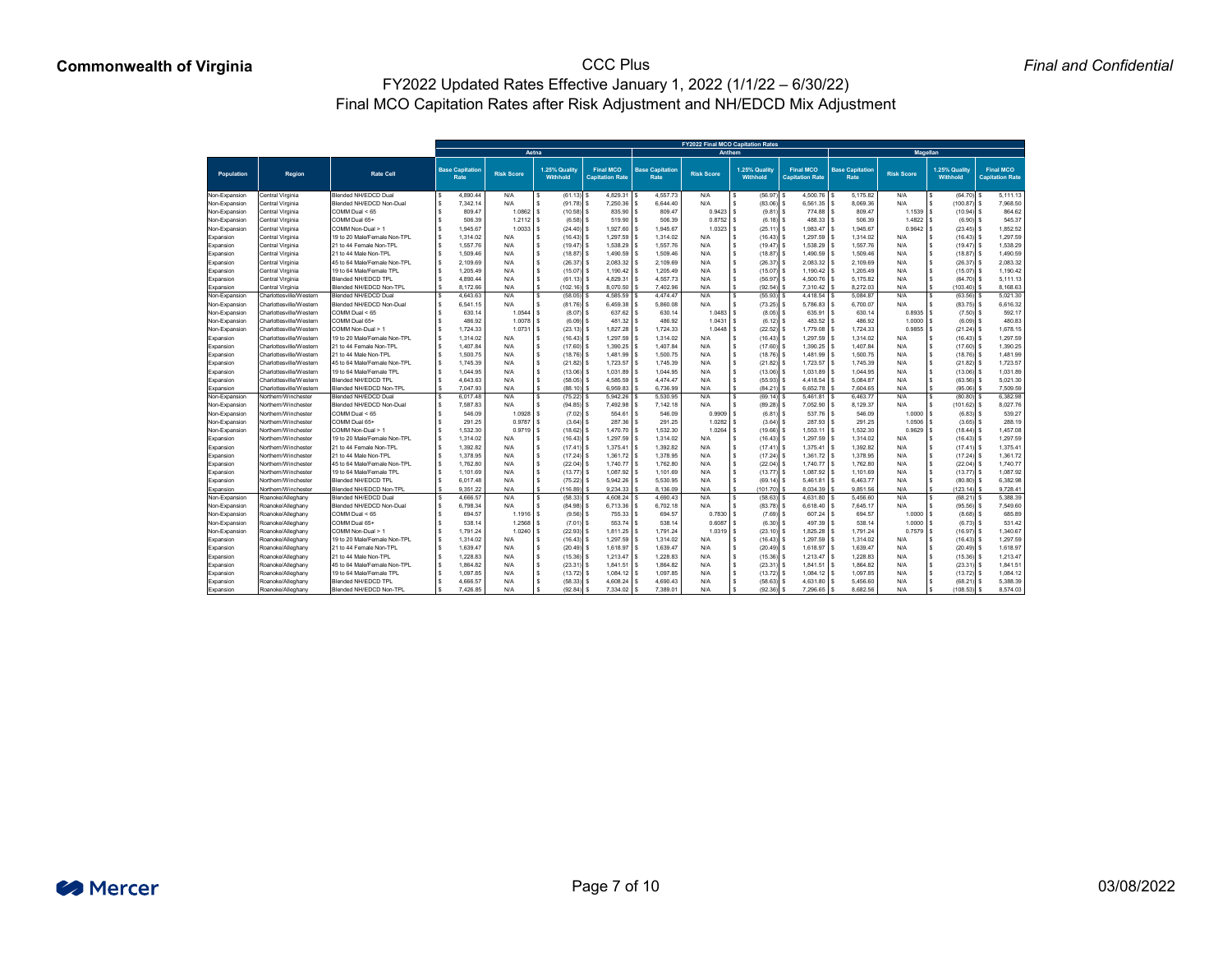*Final and Confidential*

|                                |                        |                                                         |                                |                   |                                  |                                            |                                | <b>FY2022 Final MCO Capitation Rates</b> |                                  |                                            |                                       |                   |                           |                                            |
|--------------------------------|------------------------|---------------------------------------------------------|--------------------------------|-------------------|----------------------------------|--------------------------------------------|--------------------------------|------------------------------------------|----------------------------------|--------------------------------------------|---------------------------------------|-------------------|---------------------------|--------------------------------------------|
|                                |                        |                                                         |                                | Aetna             |                                  |                                            |                                | <b>Anthem</b>                            |                                  |                                            |                                       | <b>Magellan</b>   |                           |                                            |
| <b>Population</b>              | <b>Region</b>          | <b>Rate Cell</b>                                        | <b>Base Capitation</b><br>Rate | <b>Risk Score</b> | 1.25% Quality<br><b>Withhold</b> | <b>Final MCO</b><br><b>Capitation Rate</b> | <b>Base Capitation</b><br>Rate | <b>Risk Score</b>                        | 1.25% Quality<br><b>Withhold</b> | <b>Final MCO</b><br><b>Capitation Rate</b> | <b>Base Capitation</b><br><b>Rate</b> | <b>Risk Score</b> | 1.25% Quality<br>Withhold | <b>Final MCO</b><br><b>Capitation Rate</b> |
|                                |                        |                                                         |                                |                   |                                  |                                            |                                |                                          |                                  |                                            |                                       |                   |                           |                                            |
| Non-Expansion                  | Southwest              | <b>Blended NH/EDCD Dual</b><br>Blended NH/EDCD Non-Dual | 4,634.22                       | N/A               | (57.93)                          | $4,576.29$ \$<br>$7,151.78$ \$             | 4,728.40                       | N/A<br>N/A                               | $(59.10)$ \$                     | 4,669.29                                   | 4,799.44<br>8,770.58                  | N/A               | (59.99)                   | 4,739.44                                   |
| Non-Expansion<br>Non-Expansion | Southwest<br>Southwest | $COMM$ Dual $< 65$                                      | 7,242.3<br>382.54              | N/A<br>0.9828     | $(90.53)$ \$<br>$(4.75)$ \$      |                                            | 7,445.25<br>382.54             | 0.8880                                   | (93.07)<br>(4.60)                | 7,352.19 \$<br>363.63                      | 382.54                                | N/A<br>0.7762     | (109.63)<br>(4.42)        | 8,660.95<br>349.53                         |
| Non-Expansion                  | Southwest              | COMM Dual 65+                                           | 356.35                         | 1.2478            | $(4.59)$ \$                      | $362.74$ \\$                               | 356.35                         | 0.6952                                   | (4.29)                           | 338.56 \$                                  | 356.35                                | 1.0000            | (4.45)                    | 351.90                                     |
| Non-Expansion                  | Southwest              | COMM Non-Dual > 1                                       | 1,548.16                       | 0.9615            | $(18.61)$ \$                     | 1,469.89                                   | 1,548.16                       | $1.0082$ :                               | (19.51)                          | 1,541.33                                   | 1,548.16                              | 1.0000            | (19.35)                   | 1,528.80                                   |
| Expansion                      | Southwest              | 19 to 20 Male/Female Non-TPL                            | 1,314.02                       | N/A               | $(16.43)$ \$                     | 1,297.59 \$                                | 1,314.02                       | N/A                                      | (16.43)                          | $1,297.59$ \.                              | 1,314.02                              | N/A               | (16.43)                   | 1,297.59                                   |
| Expansion                      | Southwest              | 21 to 44 Female Non-TPL                                 | 1,327.42                       | N/A               | $(16.59)$ \$                     | 1,310.83                                   | 1,327.42                       | N/A                                      | (16.59)                          | $1,310.83$ \.                              | 1,327.42                              | N/A               | $(16.59)$ \$              | 1,310.83                                   |
| Expansion                      | Southwest              | 21 to 44 Male Non-TPL                                   | 1,235.1                        | N/A               | $(15.44)$ \$                     | 1,219.68                                   | 1,235.11                       | N/A                                      | (15.44)                          | 1,219.68                                   | 1,235.1'                              | N/A               | (15.44)                   | 1,219.68                                   |
| Expansion                      | Southwest              | 45 to 64 Male/Female Non-TPL                            | 1,563.76                       | N/A               | $(19.55)$ \$                     | $1,544.21$ \$                              | 1,563.76                       | N/A                                      | (19.55)                          | $1,544.21$ \$                              | 1,563.76                              | N/A               | (19.55)                   | 1,544.21                                   |
| Expansion                      | Southwest              | 19 to 64 Male/Female TPL                                | 953.59                         | N/A               | $(11.92)$ \$                     | $941.67$ \$                                | 953.59                         | N/A                                      | (11.92)                          | 941.67                                     | 953.59                                | N/A               | (11.92)                   | 941.67                                     |
| Expansion                      | Southwest              | <b>Blended NH/EDCD TPL</b>                              | 4,634.22                       | N/A               | $(57.93)$ \$                     | 4,576.29                                   | 4,728.40                       | N/A                                      | $(59.10)$ \$                     | 4,669.29                                   | 4,799.44                              | N/A               | (59.99)                   | 4,739.44                                   |
| Expansion                      | Southwest              | <b>Blended NH/EDCD Non-TPL</b>                          | 7,780.88                       | N/A               | $(97.26)$ \$                     | $7,683.62$ \ \;                            | 8,438.41                       | N/A                                      | (105.48)                         | 8,332.93                                   | 7,566.18                              | N/A               | (94.58)                   | 7,471.60                                   |
| Non-Expansion                  | Tidewater              | <b>Blended NH/EDCD Dual</b>                             | 5,400.57                       | N/A               | (67.51)                          | 5,333.06 \$                                | 4,609.08                       | N/A                                      | (57.61)                          | 4,551.47                                   | 5,531.71                              | N/A               | (69.15)                   | 5,462.56                                   |
| Non-Expansion                  | Tidewater              | Blended NH/EDCD Non-Dual                                | 8,093.6                        | N/A               | $(101.17)$ \$                    | 7,992.44   9                               | 6,668.78                       | N/A                                      | $(83.36)$ \$                     | $6,585.42$ \.                              | 8,039.65                              | N/A               | (100.50)                  | 7,939.15                                   |
| Non-Expansion                  | Tidewater              | $COMM$ Dual $< 65$                                      | 650.12                         | 1.0639            | $(8.37)$ \$                      | $661.00$ \.                                | 650.12                         | 0.8830                                   | (7.69)                           | 607.19                                     | 650.12                                | 1.0877            | (8.46)                    | 668.09                                     |
| Non-Expansion                  | ⊺idewater              | COMM Dual 65+                                           | 449.62                         | 1.0826            | (5.69)                           | $449.33$ \$                                | 449.62                         | 0.9075                                   | (5.54)                           | 438.03                                     | 449.62                                | 1.0384            | (5.65)                    | 446.48                                     |
| Non-Expansion                  | Γidewater              | COMM Non-Dual > 1                                       | 1,718.12                       | 0.8551            | $(18.37)$ \.                     | $1,450.88$ \ \;                            | 1,718.12                       | $1.0624$ \$                              | (22.82)                          | 1,802.45                                   | 1,718.12                              | 0.7833            | (16.82)                   | 1,328.99                                   |
| Expansion                      | Tidewater              | 19 to 20 Male/Female Non-TPL                            | 1,314.02                       | N/A               | $(16.43)$ \$                     | $1,297.59$ \$                              | 1,314.02                       | N/A                                      | $(16.43)$ \$                     | $1,297.59$ \.                              | 1,314.02                              | N/A               | (16.43)                   | 1,297.59                                   |
| Expansion                      | Tidewater              | 21 to 44 Female Non-TPL                                 | 1,435.7                        | N/A               | $(17.95)$ \$                     | 1,417.83                                   | 1,435.78                       | N/A                                      | (17.95)                          | 1,417.83                                   | 1,435.78                              | N/A               | (17.95)                   | 1,417.83                                   |
| Expansion                      | Tidewater              | 21 to 44 Male Non-TPL                                   | 1,219.83                       | N/A               | $(15.25)$ \.                     | 1,204.58                                   | 1,219.83                       | N/A                                      | (15.25)                          | 1,204.58                                   | 1,219.83                              | N/A               | (15.25)                   | 1,204.58                                   |
| Expansion                      | Tidewater              | 45 to 64 Male/Female Non-TPL                            | 1,853.34                       | N/A               | $(23.17)$ \$                     | 1,830.17                                   | 1,853.34                       | N/A                                      | $(23.17)$ \$                     | 1,830.17                                   | 1,853.34                              | N/A               | (23.17)                   | 1,830.17                                   |
| Expansion                      | Tidewater              | 19 to 64 Male/Female TPL                                | 1,057.48                       | N/A               | $(13.22)$ \$                     | 1,044.27                                   | 1,057.48                       | N/A                                      | (13.22)                          | 1,044.27                                   | 1,057.48                              | N/A               | (13.22)                   | 1,044.27                                   |
| Expansion                      | Tidewater              | <b>Blended NH/EDCD TPL</b>                              | 5,400.57                       | N/A               | $(67.51)$ \$                     | 5,333.06                                   | 4,609.08                       | N/A                                      | $(57.61)$ \$                     | 4,551.47                                   | 5,531.71                              | N/A               | (69.15)                   | 5,462.56                                   |
| Expansion                      | Tidewater              | <b>Blended NH/EDCD Non-TPL</b>                          | 8,600.4                        | N/A               | (107.51)                         | 8,492.91                                   | 7,451.48                       | N/A                                      | (93.14)                          | 7,358.33                                   | 8,459.36                              | N/A               | (105.74)                  | 8,353.62                                   |
| Non-Expansion                  | Statewide              | DD Dual                                                 | 292.00                         | N/A               | $(3.65)$ \$                      | $288.35$ \$                                | 292.00                         | N/A                                      | $(3.65)$ \$                      | $288.35$ \$                                | 292.00                                | N/A               | $(3.65)$ \$               | 288.35                                     |
| Non-Expansion                  | Statewide              | DD Non-Dual                                             | 1,352.40                       | N/A               | $(16.90)$ \$                     | $1,335.49$ \$                              | 1,352.40                       | N/A                                      | (16.90)                          | 1,335.49                                   | 1,352.40                              | N/A               | (16.90)                   | 1,335.49                                   |
| Non-Expansion                  | Statewide              | ECH                                                     | 18,281.39                      | N/A               | $(228.52)$ \$                    | 18,052.87 \$                               | 18,281.39                      | N/A                                      | $(228.52)$ \$                    | 18,052.87                                  | 18,281.39                             | N/A               | (228.52)                  | 18,052.87                                  |
| Non-Expansion                  | Statewide              | COMM Non-Dual < 1                                       | 2,263.83                       | N/A               | $(28.30)$ \$                     | $2,235.53$ \$                              | 2,263.83                       | N/A                                      | $(28.30)$ \$                     | $2,235.53$ \$                              | 2,263.83                              | N/A               | (28.30)                   | 2,235.53                                   |
| Expansion                      | Statewide              | 19 to 20 Male/Female Non-TPL                            | 1,314.02                       | N/A               | $(16.43)$ \$                     | 1,297.59                                   | 1,314.02                       | N/A                                      | $(16.43)$ \$                     | $1,297.59$ $\mid$                          | 1,314.02                              | N/A               | (16.43)                   | 1,297.59                                   |
| Expansion                      | Statewide              | 21 to 44 Female Non-TPL                                 | 1,469.93                       | N/A               | $(18.37)$ \$                     | 1,451.56 \$                                | 1,469.93                       | N/A                                      | $(18.37)$ \$                     | 1,451.56                                   | 1,469.93                              | N/A               | (18.37)                   | 1,451.56                                   |
| Expansion                      | Statewide              | 21 to 44 Male Non-TPL                                   | 1,347.32                       | N/A               | $(16.84)$ \$                     | $1,330.48$                                 | 1,347.32                       | N/A                                      | (16.84)                          | 1,330.48                                   | 1,347.32                              | N/A               | (16.84)                   | 1,330.48                                   |
| Expansion                      | Statewide              | 45 to 64 Male/Female Non-TPL                            | 1,861.32                       | N/A               | $(23.27)$ \$                     | $1,838.05$ \.                              | 1,861.32                       | N/A                                      | (23.27)                          | $1,838.05$ \$                              | 1,861.32                              | N/A               | (23.27)                   | 1,838.05                                   |
| Expansion                      | Statewide              | 19 to 64 Male/Female TPL                                | 1,098.32                       | N/A               | $(13.73)$ \$                     | $1,084.59$ \ \$                            | 1,098.32                       | N/A                                      | (13.73)                          | 1,084.59                                   | 1,098.32                              | N/A               | $(13.73)$ \$              | 1,084.59                                   |
| Expansion                      | Statewide              | DD Non-TPL                                              | 1,352.40                       | N/A               | $(16.90)$ \$                     | $1,335.49$ \.                              | 1,352.40                       | N/A                                      | (16.90)                          | 1,335.49                                   | 1,352.40                              | N/A               | (16.90)                   | 1,335.49                                   |
| Expansion                      | Statewide              | <b>ECH</b>                                              | 18,281.39                      | N/A               | $(228.52)$ \$                    | 18,052.87                                  | 18,281.39                      | N/A                                      | $(228.52)$ \$                    | 18,052.87                                  | 18,281.39                             | N/A               | (228.52)                  | 18,052.87                                  |
| Non-Expansion                  | Statewide              | <b>Maternity Kick</b>                                   | 7,394.80                       | N/A               | $(92.43)$ \$                     | $7,302.36$ \$                              | 7,394.80                       | N/A                                      | $(92.43)$ \$                     | 7,302.36 \$                                | 7,394.80                              | N/A               | (92.43)                   | 7,302.36                                   |
| Expansion                      | Statewide              | <b>Maternity Kick</b>                                   | 7,394.80                       | N/A               | $(92.43)$ \$                     | $7,302.36$ \$                              | 7,394.80                       | N/A                                      | $(92.43)$ \$                     | $7,302.36$ \$                              | 7,394.80                              | N/A               | $(92.43)$ \$              | 7,302.36                                   |
|                                |                        |                                                         |                                |                   |                                  |                                            |                                |                                          |                                  |                                            |                                       |                   |                           |                                            |

**Notes:**



1. The final MCO-specific capitation rates for the blended rate cells utilize a NH/EDCD mix based on the January 2022 enrollment snapshot.

2. The risk scores are based on the January 2022 enrollment snapshot.

3. The Base Capitation Rates for the non-blended rate cells are provided in the CCC Plus Rate Report dated November 18, 2021.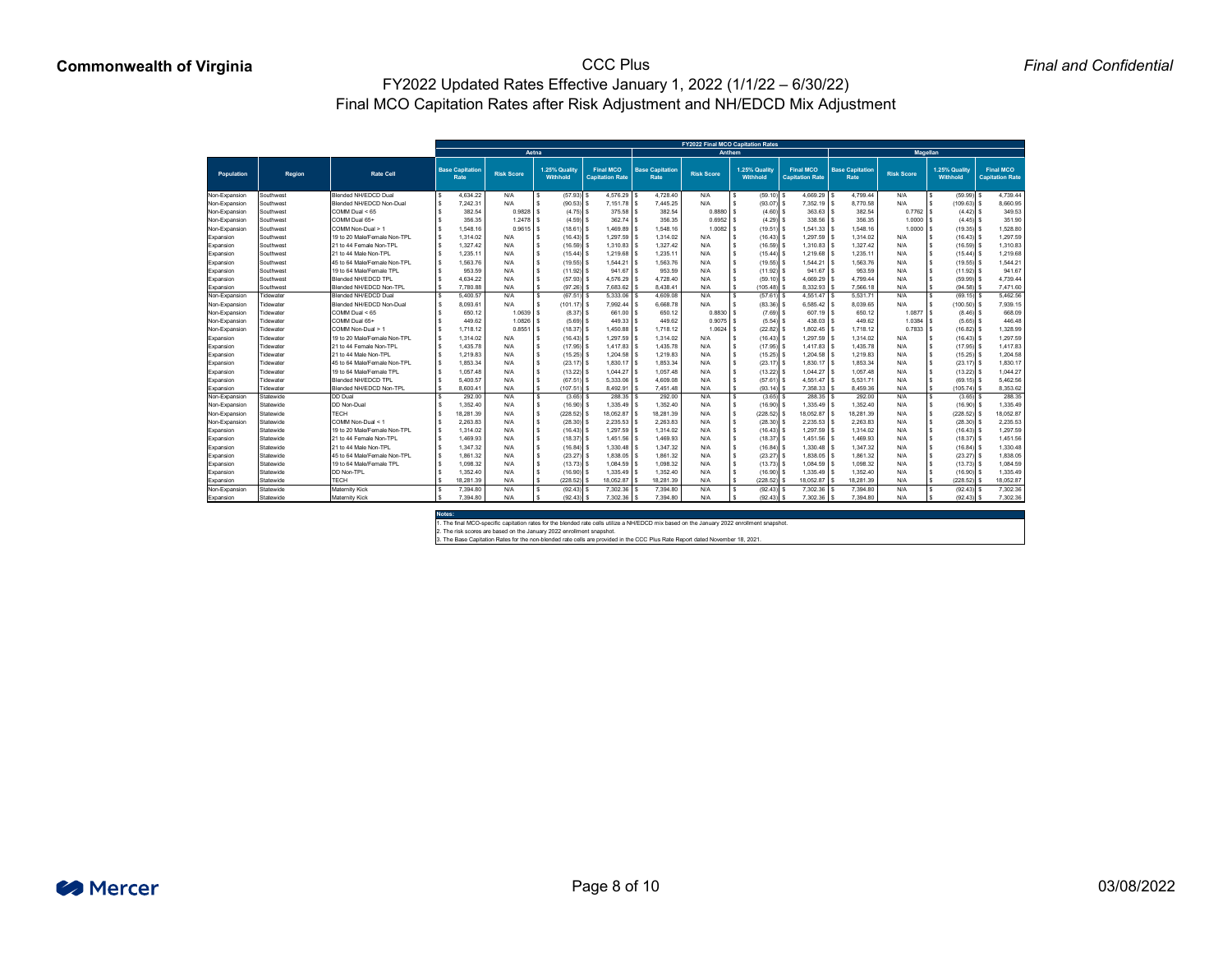|                   |                         |                                 |  |                                |                   |        |                                  |                                            |                                | <b>FY2022 Final MCO Capitation Rates</b> |                                  |                                            |                                |                   |                  |                                  |                                            |
|-------------------|-------------------------|---------------------------------|--|--------------------------------|-------------------|--------|----------------------------------|--------------------------------------------|--------------------------------|------------------------------------------|----------------------------------|--------------------------------------------|--------------------------------|-------------------|------------------|----------------------------------|--------------------------------------------|
|                   |                         |                                 |  |                                |                   | Optima |                                  |                                            |                                | <b>United</b>                            |                                  |                                            |                                | <b>VA Premier</b> |                  |                                  |                                            |
| <b>Population</b> | <b>Region</b>           | <b>Rate Cell</b>                |  | <b>Base Capitation</b><br>Rate | <b>Risk Score</b> |        | 1.25% Quality<br><b>Withhold</b> | <b>Final MCO</b><br><b>Capitation Rate</b> | <b>Base Capitation</b><br>Rate | <b>Risk Score</b>                        | 1.25% Quality<br><b>Withhold</b> | <b>Final MCO</b><br><b>Capitation Rate</b> | <b>Base Capitation</b><br>Rate | <b>Risk Score</b> |                  | 1.25% Quality<br><b>Withhold</b> | <b>Final MCO</b><br><b>Capitation Rate</b> |
| Non-Expansion     | <b>Central Virginia</b> | <b>Blended NH/EDCD Dual</b>     |  | 4,879.86                       | N/A               | \$     | $(61.00)$ \$                     | $4,818.86$ \$                              | 5,079.65                       | N/A                                      | \$<br>$(63.50)$ \$               | $5,016.16$ \ \$                            | 4,796.84                       | N/A               | $\sqrt{3}$       | $(59.96)$ \$                     | 4,736.88                                   |
| Non-Expansion     | <b>Central Virginia</b> | Blended NH/EDCD Non-Dual        |  | 6,954.67                       | N/A               |        | $(86.93)$ \$                     | $6,867.74$ \$                              | 7,797.96                       | N/A                                      | $(97.47)$ \$                     | $7,700.48$ \$                              | 6,967.82                       | N/A               |                  | $(87.10)$ \$                     | 6,880.72                                   |
| Non-Expansion     | Central Virginia        | COMM Dual < 65                  |  | 809.47                         | 1.0799            |        | $(10.55)$ \$                     | 833.24                                     | 809.47                         | $0.8772$ \$                              | $(9.46)$ \$                      | 747.26 \$                                  | 809.47                         | $0.9820$ \$       |                  | $(10.02)$ \$                     | 791.70                                     |
| Non-Expansion     | <b>Central Virginia</b> | COMM Dual 65+                   |  | 506.39                         | 1.0693            |        | $(6.41)$ \$                      | $506.57$ \ \ \$                            | 506.39                         | $0.7092$ \$                              | $(5.98)$ \$                      | $472.74$ \\$                               | 506.39                         | $1.0000$   \$     |                  | $(6.33)$ \$                      | 500.06                                     |
| Non-Expansion     | Central Virginia        | COMM Non-Dual > 1               |  | 1,945.67                       | $1.0002$   \$     |        | $(24.33)$ \$                     | $1,921.78$ \$                              | 1,945.67                       | $0.8833$ \$                              | $(21.48)$ \$                     | $1,697.06$ \$                              | 1,945.67                       | $1.0230$   \$     |                  | $(24.88)$ \$                     | 1,965.57                                   |
| Expansion         | Central Virginia        | 19 to 20 Male/Female Non-TPL    |  | 1,314.02                       | N/A               |        | $(16.43)$ \$                     | $1,297.59$ \$                              | 1,314.02                       | N/A                                      | \$<br>$(16.43)$ \$               | $1,297.59$ \$                              | 1,314.02                       | N/A               | l S              | $(16.43)$ \$                     | 1,297.59                                   |
| Expansion         | <b>Central Virginia</b> | 21 to 44 Female Non-TPL         |  | 1,557.76                       | N/A               |        | $(19.47)$ \$                     | $1,538.29$ \$                              | 1,557.76                       | N/A                                      | $(19.47)$ \$<br>\$               | $1,538.29$ \$                              | 1,557.76                       | N/A               | l \$             | $(19.47)$ \$                     | 1,538.29                                   |
| Expansion         | Central Virginia        | 21 to 44 Male Non-TPL           |  | 1,509.46                       | N/A               |        | $(18.87)$ \$                     | $1,490.59$ \$                              | 1,509.46                       | N/A                                      | $\mathfrak{S}$<br>$(18.87)$ \$   | $1,490.59$ \$                              | 1,509.46                       | N/A               | <b>S</b>         | $(18.87)$ \$                     | 1,490.59                                   |
| Expansion         | Central Virginia        | 45 to 64 Male/Female Non-TPL    |  | 2,109.69                       | N/A               |        | $(26.37)$ \$                     | $2,083.32$ \$                              | 2,109.69                       | N/A                                      | \$<br>$(26.37)$ \$               | $2,083.32$ \$                              | 2,109.69                       | N/A               | \$               | $(26.37)$ \$                     | 2,083.32                                   |
| Expansion         | Central Virginia        | 19 to 64 Male/Female TPL        |  | 1,205.49                       | N/A               |        | $(15.07)$ \$                     | $1,190.42$ \$                              | 1,205.49                       | N/A                                      | \$<br>$(15.07)$ \$               | $1,190.42$ \$                              | 1,205.49                       | N/A               | l \$             | $(15.07)$ \$                     | 1,190.42                                   |
| Expansion         | <b>Central Virginia</b> | <b>Blended NH/EDCD TPL</b>      |  | 4,879.86                       | N/A               |        | $(61.00)$ \$                     | $4,818.86$ \$                              | 5,079.65                       | N/A                                      | \$<br>$(63.50)$ \$               | $5,016.16$ \$                              | 4,796.84                       | N/A               | - \$             | $(59.96)$ \$                     | 4,736.88                                   |
| Expansion         | <b>Central Virginia</b> | <b>Blended NH/EDCD Non-TPL</b>  |  | 7,933.44                       | N/A               |        | $(99.17)$ \$                     | 7,834.27                                   | 8,676.25                       | N/A                                      | \$<br>$(108.45)$ \$              | $8,567.80$ \$                              | 7,845.69                       | N/A               | \$               | $(98.07)$ \$                     | 7,747.62                                   |
| Non-Expansion     | Charlottesville/Western | <b>Blended NH/EDCD Dual</b>     |  | 4,374.35                       | N/A               |        | $(54.68)$ \$                     | 4,319.67 $\frac{1}{3}$                     | 4,851.86                       | N/A                                      | $(60.65)$ \$<br>\$               | $4,791.21$ \$                              | 4,340.73                       | N/A               | $\sqrt{3}$       | $(54.26)$ \$                     | 4,286.47                                   |
| Non-Expansion     | Charlottesville/Western | <b>Blended NH/EDCD Non-Dual</b> |  | 5,836.59                       | N/A               |        | $(72.96)$ \$                     | $5,763.63$ \$                              | 7,085.77                       | N/A                                      | $(88.57)$ \$<br>S.               | $6,997.19$ \$                              | 5,825.98                       | N/A               |                  | $(72.82)$ \$                     | 5,753.15                                   |
| Non-Expansion     | Charlottesville/Western | COMM Dual < 65                  |  | 630.14                         | 1.0545            |        | $(8.07)$ \$                      | $637.66$ \ \$                              | 630.14                         | 0.8603                                   | $(7.38)$ \$<br>- \$              | 582.81                                     | 630.14                         | $1.0131$   \$     |                  | $(7.92)$ \$                      | 625.96                                     |
| Non-Expansion     | Charlottesville/Western | COMM Dual 65+                   |  | 486.92                         | 1.0577            |        | $(6.13)$ \$                      |                                            | 486.92                         | $0.9099$ \$                              | $(6.02)$ \$                      | $475.22$ \ \$                              | 486.92                         | $0.9729$ \$       |                  | $(6.07)$ \$                      | 479.14                                     |
| Non-Expansion     | Charlottesville/Western | COMM Non-Dual > 1               |  | 1,724.33                       | $0.9188$ \ \$     |        | $(19.80)$ \$                     | $1,564.57$ \$                              | 1,724.33                       | $1.1159$ \$                              | $(24.05)$ \$                     | $1,900.05$ \$                              | 1,724.33                       | $1.0194$ \ \$     |                  | $(21.97)$ \$                     | 1,735.80                                   |
| Expansion         | Charlottesville/Western | 19 to 20 Male/Female Non-TPL    |  | 1,314.02                       | N/A               |        | $(16.43)$ \$                     | $1,297.59$ \$                              | 1,314.02                       | N/A                                      | $(16.43)$ \$<br>S.               | $1,297.59$ \$                              | 1,314.02                       | N/A               | l S              | $(16.43)$ \$                     | 1,297.59                                   |
| Expansion         | Charlottesville/Western | 21 to 44 Female Non-TPL         |  | 1,407.84                       | N/A               |        | $(17.60)$ \$                     | $1,390.25$ \$                              | 1,407.84                       | N/A                                      | $(17.60)$ \$<br>\$               | $1,390.25$ \$                              | 1,407.84                       | N/A               | l \$             | $(17.60)$ \$                     | 1,390.25                                   |
| Expansion         | Charlottesville/Western | 21 to 44 Male Non-TPL           |  | 1,500.75                       | N/A               |        | $(18.76)$ \$                     | $1,481.99$ \$                              | 1,500.75                       | N/A                                      | \$<br>$(18.76)$ \$               | $1,481.99$ \$                              | 1,500.75                       | N/A               | <b>S</b>         | $(18.76)$ \$                     | 1,481.99                                   |
| Expansion         | Charlottesville/Western | 45 to 64 Male/Female Non-TPL    |  | 1,745.39                       | N/A               |        | $(21.82)$ \$                     | $1,723.57$ \$                              | 1,745.39                       | N/A                                      | $(21.82)$ \$<br>\$               | 1,723.57 \$                                | 1,745.39                       | N/A               | l \$             | $(21.82)$ \$                     | 1,723.57                                   |
| Expansion         | Charlottesville/Western | 19 to 64 Male/Female TPL        |  | 1,044.95                       | N/A               |        | $(13.06)$ \$                     | $1,031.89$ \$                              | 1,044.95                       | N/A                                      | $\mathfrak{S}$<br>$(13.06)$ \$   | $1,031.89$ \$                              | 1,044.95                       | N/A               | <b>S</b>         | $(13.06)$ \$                     | 1,031.89                                   |
| Expansion         | Charlottesville/Western | <b>Blended NH/EDCD TPL</b>      |  | 4,374.35                       | N/A               |        | $(54.68)$ \$                     | $4,319.67$ \$                              | 4,851.86                       | N/A                                      | $\mathfrak{S}$<br>$(60.65)$ \$   | $4,791.21$ \$                              | 4,340.73                       | N/A               | \$               | $(54.26)$ \$                     | 4,286.47                                   |
| Expansion         | Charlottesville/Western | <b>Blended NH/EDCD Non-TPL</b>  |  | 6,636.25                       | N/A               |        | $(82.95)$ \$                     | $6,553.30$ \$                              | 8,547.29                       | N/A                                      | $106.84$ \$<br>\$                | $8,440.45$ \$                              | 6,994.20                       | N/A               | -\$              | $(87.43)$ \$                     | 6,906.77                                   |
| Non-Expansion     | Northern/Winchester     | <b>Blended NH/EDCD Dual</b>     |  | 6,329.28                       | N/A               |        | $(79.12)$ \$                     | $6,250.16$ \$                              | 6,103.83                       | N/A                                      | \$<br>$(76.30)$ \$               | $6,027.53$ \$                              | 6,151.57                       | N/A               | $\sqrt{3}$       | $(76.89)$ \$                     | 6,074.68                                   |
| Non-Expansion     | Northern/Winchester     | Blended NH/EDCD Non-Dual        |  | 7,852.66                       | N/A               |        | $(98.16)$ \$                     | 7,754.50 \$                                | 7,558.89                       | N/A                                      | $(94.49)$ \$<br>-S               | $7,464.41$ \$                              | 7,400.78                       | N/A               | l \$             | $(92.51)$ \$                     | 7,308.27                                   |
| Non-Expansion     | Northern/Winchester     | COMM Dual < 65                  |  | 546.09                         | $1.0000$ \$       |        | $(6.83)$ \$                      | $539.27$ \$                                | 546.09                         | $1.0264$   \$                            | $(6.88)$ \$                      | $543.63$ \ \$                              | 546.09                         | $0.8569$ \$       |                  | $(6.53)$ \$                      | 515.61                                     |
| Non-Expansion     | Northern/Winchester     | COMM Dual 65+                   |  | 291.25                         | $0.8182$ \$       |        | $(3.61)$ \$                      | $285.52$ \$                                | 291.25                         | $1.0022$   \$                            | $(3.64)$ \$                      | $287.63$ \$                                | 291.25                         | $1.0308$ \$       |                  | $(3.65)$ \$                      | 287.96                                     |
|                   | Northern/Winchester     | COMM Non-Dual > 1               |  | 1,532.30                       | $1.0167$   \$     |        | $(19.47)$ \$                     | $1,538.42$ \$                              | 1,532.30                       | $0.9427$ \$                              | $(18.06)$ \$                     | $1,426.49$ \$                              | 1,532.30                       |                   |                  | $(19.79)$ \$                     | 1,563.40                                   |
| Non-Expansion     | Northern/Winchester     | 19 to 20 Male/Female Non-TPL    |  | 1,314.02                       |                   |        |                                  |                                            |                                |                                          |                                  |                                            |                                |                   |                  |                                  | 1,297.59                                   |
| Expansion         |                         |                                 |  |                                | N/A               |        | $(16.43)$ \$                     | $1,297.59$ \$                              | 1,314.02                       | N/A                                      | $(16.43)$ \$<br>- \$             | $1,297.59$ \$                              | 1,314.02                       | N/A               | ΙSΙ              | $(16.43)$ \$                     |                                            |
| Expansion         | Northern/Winchester     | 21 to 44 Female Non-TPL         |  | 1,392.82                       | N/A               |        | $(17.41)$ \$                     | $1,375.41$ \ \$                            | 1,392.82                       | N/A                                      | \$<br>$(17.41)$ \$               | $1,375.41$ \$                              | 1,392.82                       | N/A               | l \$             | $(17.41)$ \$                     | 1,375.41                                   |
| Expansion         | Northern/Winchester     | 21 to 44 Male Non-TPL           |  | 1,378.95                       | N/A               |        | $(17.24)$ \$                     | $1,361.72$ \$                              | 1,378.95                       | N/A                                      | \$<br>$(17.24)$ \$               | $1,361.72$ \$                              | 1,378.95                       | N/A               | l \$             | $(17.24)$ \$                     | 1,361.72                                   |
| Expansion         | Northern/Winchester     | 45 to 64 Male/Female Non-TPL    |  | 1,762.80                       | N/A               |        | $(22.04)$ \$                     | $1,740.77$ \$                              | 1,762.80                       | N/A                                      | $(22.04)$ \$<br>\$               | $1,740.77$ \\$                             | 1,762.80                       | N/A               | l \$             | $(22.04)$ \$                     | 1,740.77                                   |
| Expansion         | Northern/Winchester     | 19 to 64 Male/Female TPL        |  | 1,101.69                       | N/A               |        | $(13.77)$ \$                     | $1,087.92$ \$                              | 1,101.69                       | N/A                                      | \$<br>$(13.77)$ \$               | $1,087.92$ \$                              | 1,101.69                       | N/A               | l \$             | $(13.77)$ \$                     | 1,087.92                                   |
| Expansion         | Northern/Winchester     | <b>Blended NH/EDCD TPL</b>      |  | 6,329.28                       | N/A               |        | $(79.12)$ \$                     | $6,250.16$ \$                              | 6,103.83                       | N/A                                      | $(76.30)$ \$<br>\$               | $6,027.53$ \$                              | 6,151.57                       | N/A               | l \$             | $(76.89)$ \$                     | 6,074.68                                   |
| Expansion         | Northern/Winchester     | <b>Blended NH/EDCD Non-TPL</b>  |  | 9,260.50                       | N/A               |        | $(115.76)$ \$                    | $9,144.75$ \$                              | 9,392.77                       | N/A                                      | \$<br>$(117.41)$ \$              | $9,275.36$ \$                              | 9,390.04                       | N/A               | \$<br>$\sqrt{3}$ | $(117.38)$ \$                    | 9,272.67                                   |
| Non-Expansion     | Roanoke/Alleghany       | <b>Blended NH/EDCD Dual</b>     |  | 5,192.95                       | N/A               |        | $(64.91)$ \$                     | $5,128.04$ \$                              | 5,165.12                       | N/A                                      | $\$\$<br>$(64.56)$ \$            | $5,100.55$ \$                              | 4,588.59                       | N/A               |                  | $(57.36)$ \$                     | 4,531.23                                   |
| Non-Expansion     | Roanoke/Alleghany       | Blended NH/EDCD Non-Dual        |  | 7,062.31                       | N/A               |        | $(88.28)$ \$                     | $6,974.03$ \$                              | 7,830.00                       | N/A                                      | $(97.88)$ \$<br>S.               |                                            | 6,361.00                       | N/A               |                  | $(79.51)$ \$                     | 6,281.48                                   |
| Non-Expansion     | Roanoke/Alleghany       | COMM Dual < 65                  |  | 694.57                         | $1.0000$   \$     |        | $(8.68)$ \$                      | $685.89$ \$                                | 694.57                         | $0.9253$ \$                              | $(8.34)$ \$                      | $658.82$ \ \$                              | 694.57                         |                   |                  | $(9.16)$ \$                      | 723.51                                     |
| Non-Expansion     | Roanoke/Alleghany       | COMM Dual 65+                   |  | 538.14                         | $1.0000$   \$     |        | $(6.73)$ \$                      |                                            | 538.14                         | $0.9568$ \$                              | $(6.68)$ \$                      | $527.66$ \ \$                              | 538.14                         |                   |                  | $(6.99)$ \$                      | 551.82                                     |
| Non-Expansion     | Roanoke/Alleghany       | COMM Non-Dual > 1               |  | 1,791.24                       | 1.0204            |        | $(22.85)$ \$                     | $1,805.01$ \ \$                            | 1,791.24                       | $0.9026$ \$                              | $(20.21)$ \$                     | $1,596.62$ \$                              | 1,791.24                       | $1.0549$ \ \$     |                  | $(23.62)$ \$                     | 1,865.97                                   |
| Expansion         | Roanoke/Alleghany       | 19 to 20 Male/Female Non-TPL    |  | 1,314.02                       | N/A               |        | $(16.43)$ \$                     | $1,297.59$ \$                              | 1,314.02                       | N/A                                      | $(16.43)$ \$<br>S.               | $1,297.59$ \$                              | 1,314.02                       | N/A               | l \$             | $(16.43)$ \$                     | 1,297.59                                   |
| Expansion         | Roanoke/Alleghany       | 21 to 44 Female Non-TPL         |  | 1,639.47                       | N/A               |        | $(20.49)$ \$                     | $1,618.97$ \$                              | 1,639.47                       | N/A                                      | \$<br>$(20.49)$ \$               | $1,618.97$ \$                              | 1,639.47                       | N/A               |                  | $(20.49)$ \$                     | 1,618.97                                   |
| Expansion         | Roanoke/Alleghany       | 21 to 44 Male Non-TPL           |  | 1,228.83                       | N/A               |        | $(15.36)$ \$                     | $1,213.47$ \$                              | 1,228.83                       | N/A                                      | \$<br>$(15.36)$ \$               |                                            | 1,228.83                       | N/A               | l \$             | $(15.36)$ \$                     | 1,213.47                                   |
| Expansion         | Roanoke/Alleghany       | 45 to 64 Male/Female Non-TPL    |  | 1,864.82                       | N/A               |        | $(23.31)$ \$                     | $1,841.51$ \$                              | 1,864.82                       | N/A                                      | \$<br>$(23.31)$ \$               | $1,841.51$ \$                              | 1,864.82                       | N/A               | l \$             | $(23.31)$ \$                     | 1,841.51                                   |
| Expansion         | Roanoke/Alleghany       | 19 to 64 Male/Female TPL        |  | 1,097.85                       | N/A               |        | $(13.72)$ \$                     | $1,084.12$ \$                              | 1,097.85                       | N/A                                      | \$<br>$(13.72)$ \$               | $1,084.12$ \$                              | 1,097.85                       | N/A               | l \$             | $(13.72)$ \$                     | 1,084.12                                   |
| Expansion         | Roanoke/Alleghany       | <b>Blended NH/EDCD TPL</b>      |  | 5,192.95                       | N/A               |        | $(64.91)$ \$                     | $5,128.04$ \$                              | 5,165.12                       | N/A                                      | \$<br>$(64.56)$ \$               | $5,100.55$   \$                            | 4,588.59                       | N/A               | l S              | $(57.36)$ \$                     | 4,531.23                                   |
| Expansion         | Roanoke/Alleghany       | <b>Blended NH/EDCD Non-TPL</b>  |  | 6,815.26                       | N/A               |        | $(85.19)$ \$                     | 6,730.07 \$                                | 7,457.42                       | N/A                                      | $(93.22)$ \$                     | $7,364.20$ \ \$                            | 6,693.03                       | N/A               |                  | $(83.66)$ \$                     | 6,609.36                                   |